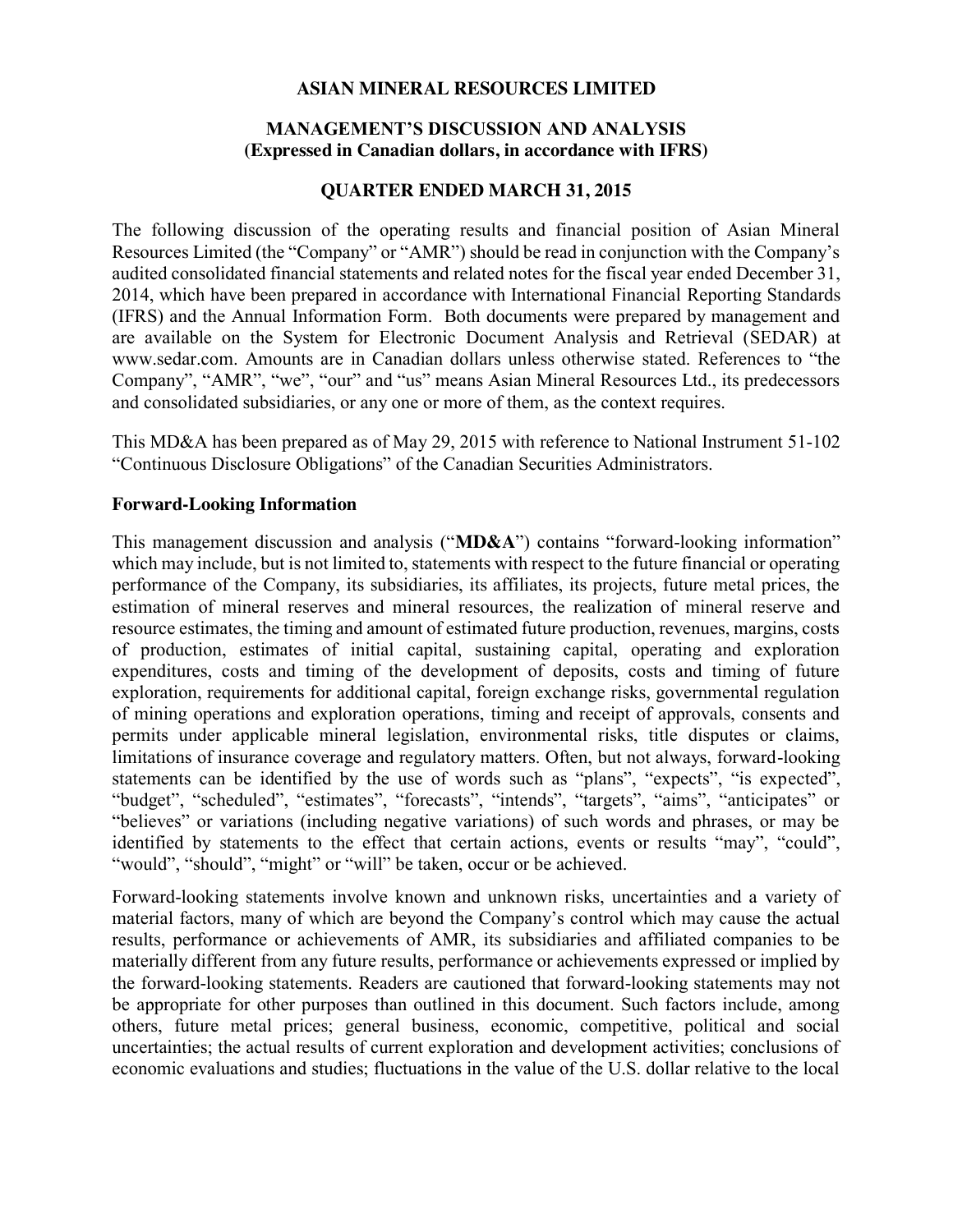currencies in the jurisdictions of the Company's key projects; changes in project parameters as plans continue to be refined; possible variations of ore grade or projected recovery rates; accidents, labour disputes or slow-downs and other risks of the mining industry; climatic conditions; political instability, insurrection or war, civil unrest or armed assault; labour force availability and turnover; delays in obtaining financing or governmental approvals or in the completion of exploration and development activities; as well as those factors referred to in the section entitled "Risks and Uncertainties" section of the MD&A. The reader is also cautioned that the foregoing list of factors is not exhausted of the factors that may affect the Company's forward-looking statements.

Although the Company has attempted to identify important factors that could cause actual actions, events or results to differ materially from those described in forward-looking statements, there may be other factors that cause actions, events or results to differ from those anticipated, estimated or intended. Forward-looking statements contained herein are made as of the date of this document and, except as required by applicable law, the Company disclaims any obligation to update any forward-looking statements, whether as a result of new information, future events or results or otherwise. There can be no assurance that forward-looking statements will prove to be accurate, as actual results and future events could differ materially from those anticipated in such statements. Accordingly, readers should not place undue reliance on forward-looking statements.

In addition, please note that statements relating to "reserves" or "resources" are deemed to be forward-looking information as they involve the implied assessment, based on certain estimates and assumptions, that, the resources and reserves described can be profitably mined in the future.

### **BUSINESS**

The Company was originally incorporated pursuant to the *New Zealand Companies Act* 1993. Effective December 31, 2004, it was continued as a British Columbia corporation under the *British Columbia Business Corporations Act*. The Company owns 100% of AMR Nickel Limited ("**AMRN**") and 100% of Asian Nickel Exploration Limited, both of which are incorporated pursuant to the laws of the Cook Islands. Through AMRN, the Company owns 90% of Ban Phuc Nickel Mines LLP ("**BPNM**"), a limited liability company established in 1993 under the laws of the Socialist Republic of Vietnam pursuant to a Foreign Investment Licence ("**FIL**") and a related Joint Venture Agreement and Charter whereby AMRN and Mineral Development Company ("**Mideco**"), an agency of the Ministry of Heavy Industry of Vietnam, formed BPNM to jointly explore and develop what was originally a 600 km<sup>2</sup> area designated in the FIL and is now 150 km<sup>2</sup> in Son La Province in north west Vietnam. Ownership of BPNM was originally held by AMRN as to 70% and by Mideco as to 30%. Mideco subsequently assigned a 10% interest in BPNM to Son La Mechanical Engineering Company, a company which was privatized and renamed Son La Mechanical Engineering Joint Stock Company ("**Coxama**"). In mid-2006, AMRN acquired Mideco's 20% interest so as to increase its interest to its current 90%.

The FIL was replaced in 2006 by an investment certificate issued under a new Law on Enterprises which provides for the establishment, management, organization and operation of various types of business enterprise carrying on business in all economic sectors in Vietnam and an Investment Law which replaced the legislation under which the FIL was granted. Concurrently, the Joint Venture Agreement and Charter were amended to conform with the new legislation and the revised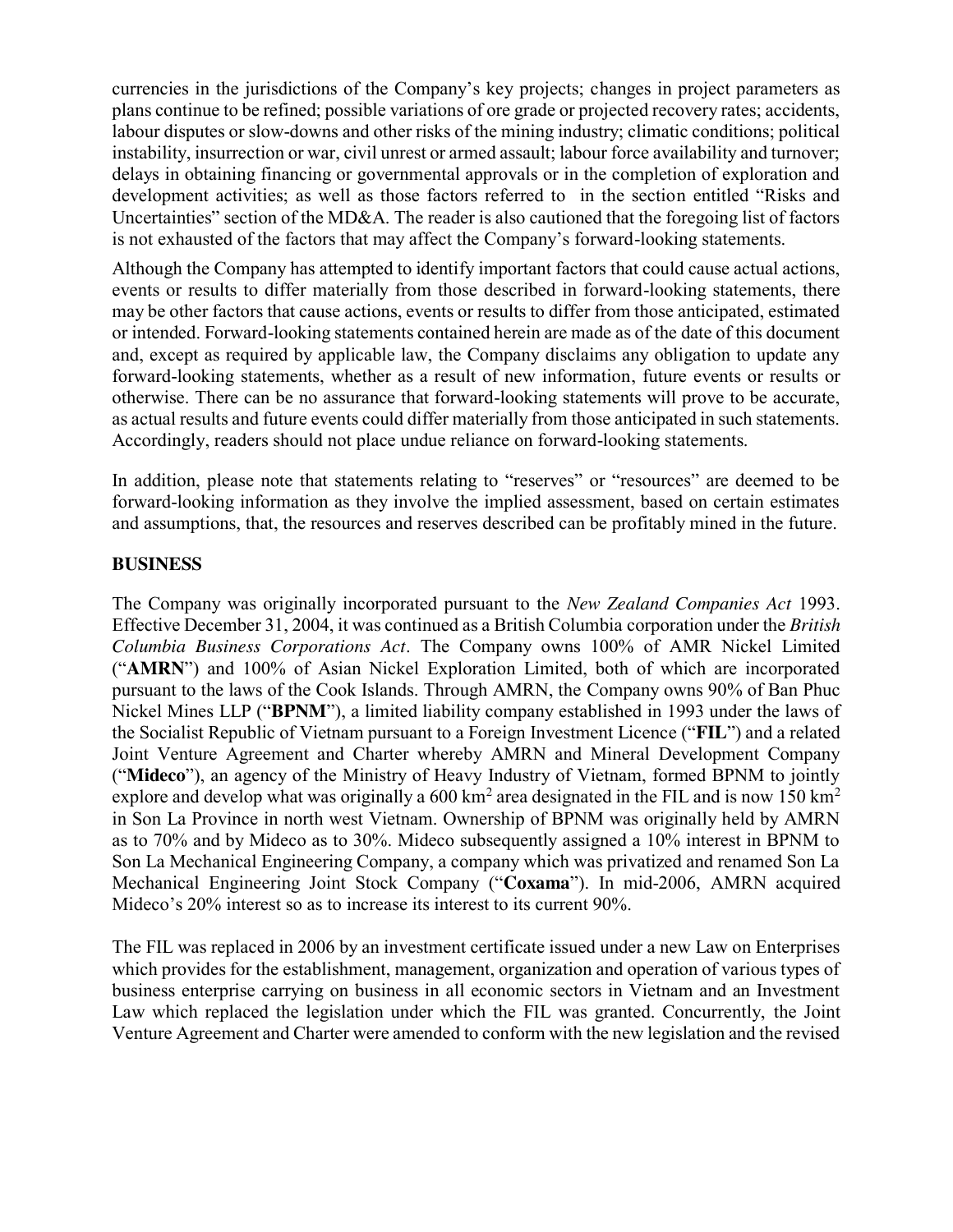ownership of BPNM. Development of the Project was completed in mid-2013 and commercial production was reached in November 2013.

Effective July 1, 2011 Vietnam adopted a new Mining Law which has been implemented by various decrees. The new Law introduced a mandatory auction requirement for all mining areas except those which are delineated as not subject to auction. The auction requirement is the subject of a Decree which became effective on April 25, 2012, setting out the criteria for areas which may be exempted from the auction requirement for new exploration licences. BPNM has obtained a principle approval from the Government Office on exemption of the Ban Phuc areas from the auction process requirements and application by BPNM for exploration and mining licenses over the target areas. Notably, Ban Phuc areas have been delineated as not subject to auction under a new decision by the Prime Minister effective on January 27, 2014.

In late 2010, the Vietnamese Government passed a new law, the Mineral Law 2010. Decree 15 of the law included a new statutory fee titled "mining rights grant fee". The Mineral Law 2010 provided the fee to be determined based on price, reserve, quality and type of the relevant mineral; however, until late 2013, both the Mineral Law 2010 and the Decree 15 did not specify the formula for calculation and thus there was no basis to estimate the fee payable. In November 2013, the Vietnamese Government issued Decree 203 which outlined the formula to calculate the mining rights grant fee and on that basis the Company estimated the cost of the fee and recognized a provision of \$4.6 million in its 2013 consolidated financial statements. On 6 February 2015, the Company received Decision No. 288/QD-BTNMT issued by the Ministry of Natural Resources and Environment ("MONRE") to amend the contents specified in the Mineral Mining License. In the Decision, the mining rights grant fee was fixed at \$2.9 million and is payable in annual installments over the three years from 2015 to 2017.

In July 2014, the Company's subsidiary, BPNM was awarded a mineral exploration license ("Exploration License") and commenced an exploration programme which provides for the exploration of nickel-copper mineralization over a significant area around its operating Ban Phuc nickel mine in Son La, Vietnam. Highlights of the Exploration License are:

- Provides BPNM with exclusive rights to explore within 49.7 km2 of Son La province, Vietnam.
- Immediate focus on targeted extensions to the currently operating Ban Phuc mine.
- Encompasses multiple high-priority targets already identified and well understood by BPNM through its surface exploration programme.
- Following successful exploration, allows BPNM to apply for and obtain additional mining licences with no auction requirements (subject to positive feasibility study and EIA).

## **First quarter Highlights**

- Completed ramp up of production
- $\bullet$  The target mine production rate of 31,675 tonnes per month was exceeded by 22%, averaging 38,700 per month for a total of 116,099 tonnes for Q1 2015
- Tonnes milled of  $118.951$
- Produced  $2,111$  tonnes of nickel contained metal in concentrate
- Produced  $1,028$  tonnes of copper contained metal in concentrate
- $\bullet$  Net Sale revenues of \$21,834,182 after \$5,333,933 export tax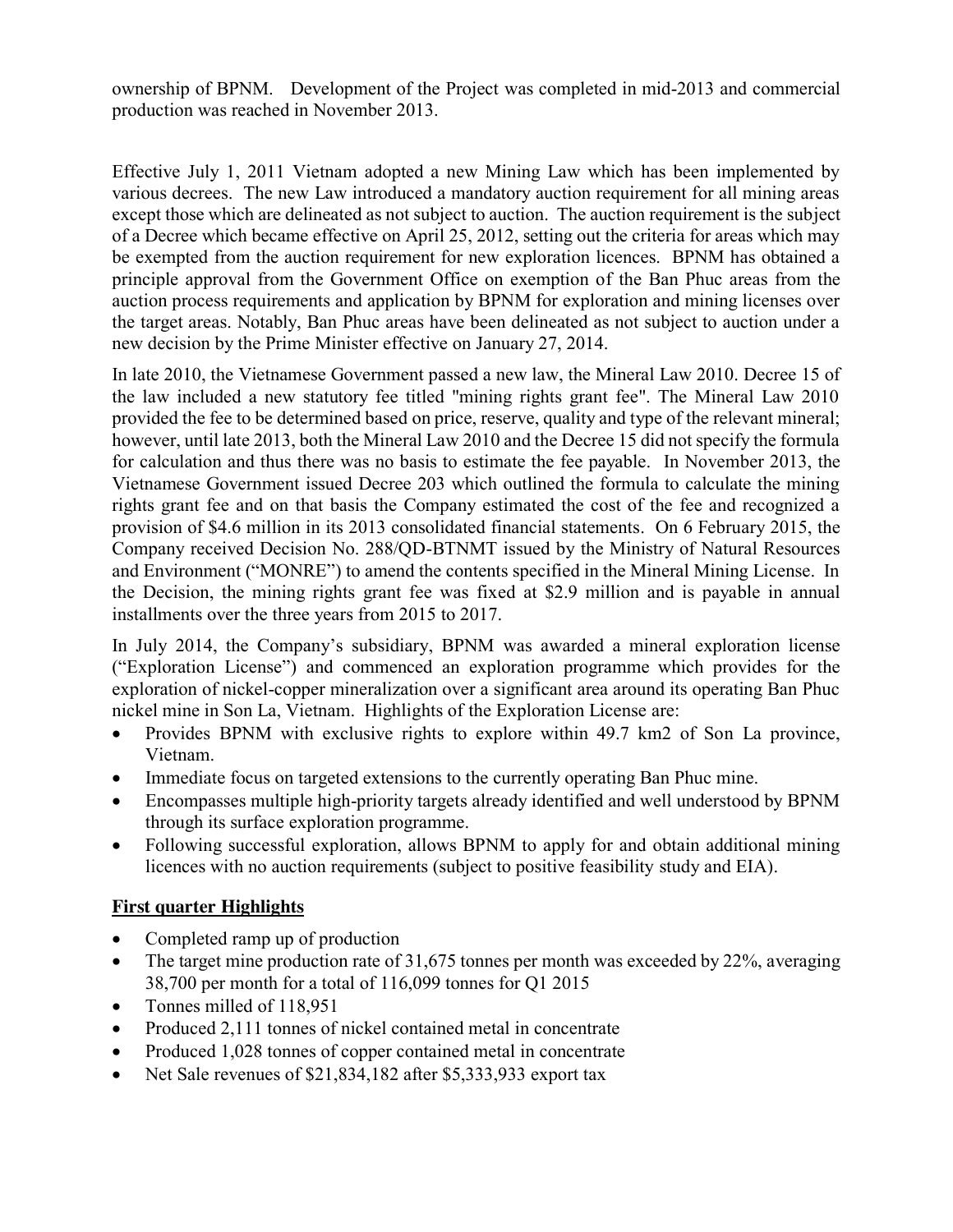### **Outlook for 2015**

- Commence exploration program
- Ongoing development and implementation of key mining processes, procedures and cost reduction strategies
- Improve on current systems and reporting standards to further optimize the business
- Review and analyze key life of mine extensional opportunities within the high grade disseminated zone outside of the current reserve
- Complete stage 2 of the Tailings Storage Facility ("TSF") construction

## **THE QUARTER IN REVIEW**

### **Financing Transactions**

### *Project financing loan*

In early June 2013, LienViet Post Bank ("LPB") granted an initial US\$11 million loan to BPNM, secured by cash collateral from AMR's existing cash resources. These funds were utilized to continue development at the Ban Phuc development project. In July 2013 the Company entered into an agreement with LPB for the provision of a US\$20 million project financing loan for its Ban Phuc Nickel Project. All cash collateral previously provided by BPNM was released, and the initial loan cancelled.

The US\$20 million facility has a tenor of three and a half years, carries an interest rate of LIBOR (6-month) plus 5.0%, and is secured against the assets of BPNM, with a guarantee of the Company. In April 2015, the interest rate was reduced to LIBOR (6-month) plus 4.5%. The facility repayment schedule was amended such that initial payments of US\$2 million were paid each on September 25 and December 25, 2014. The third facility repayment of US\$2 million was made in March 2015, the remaining balance of the facility at 31 March 2015 was US\$14 million.

A US\$3.0 million facility was also arranged with the same local bank in Vietnam in December 2013 to allow an additional source of working capital funding if required. This credit facility, expired in December 2014, and a new facility has been approved on May 25, 2015. The facility is a revolving working capital loan with a term of three months at the rate of 4%. The facility was secured by the assets of BPNM and a corporate guarantee by the Company.

## **BAN PHUC MINE**

Mining activity commenced in early May 2013 focusing on development within the massive sulphide vein ("MSV") with main construction activities substantially completed by June 2013, and all key facilities ready for commissioning and ramp-up. Trucking of concentrate to the Port of Hai Phong commenced in August and by September the plant performance had shown good results with the expectation, as planned, to transfer to full operational phase by the end of October 2013. By the middle of November the first commercial quantity of nickel concentrate was ready for shipment from the Port warehouse.

On 19th November 2013, the vessel MV Rich Glory departed the Port of Hai Phong, Vietnam,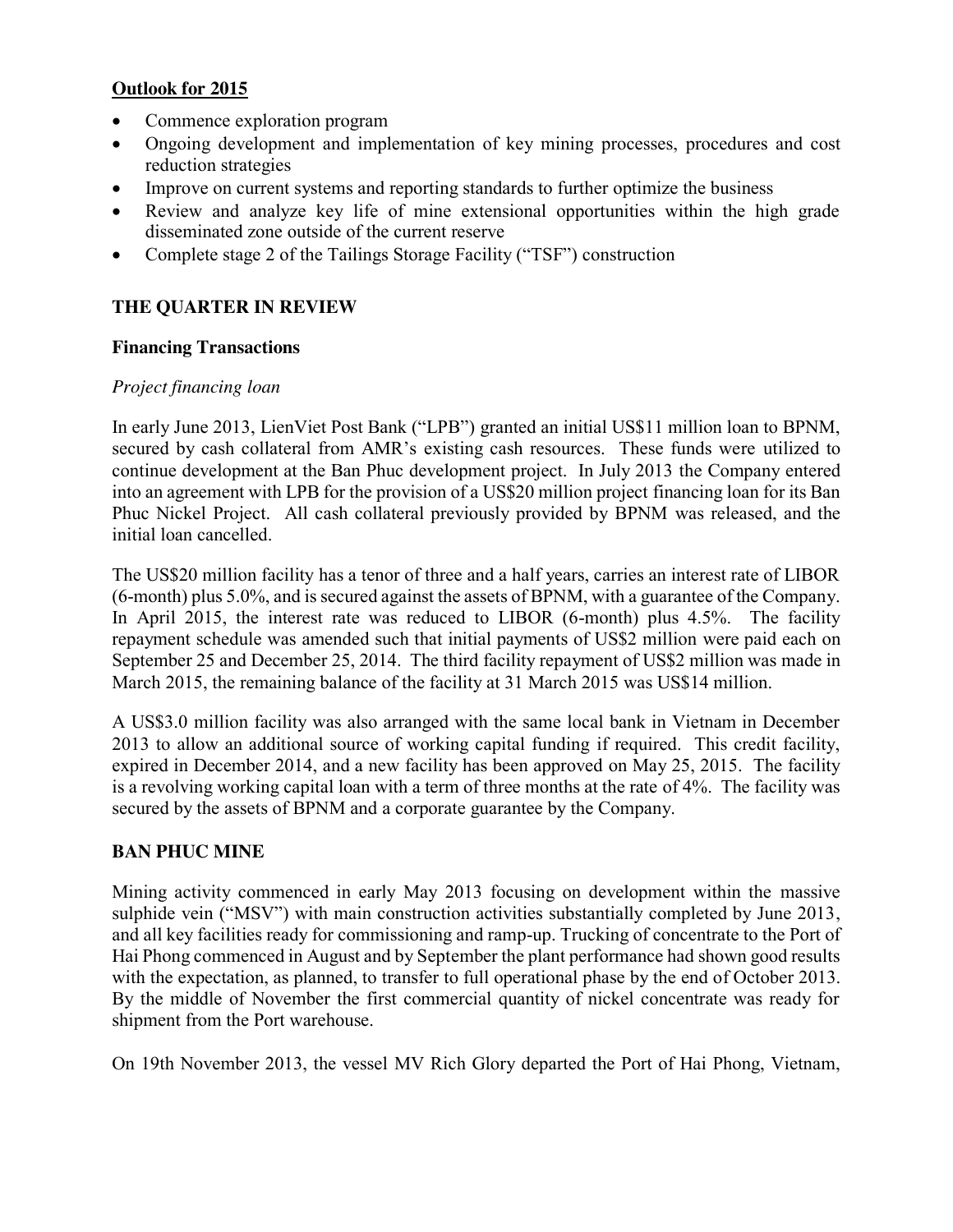with 5,015 wet metric tonnes ("wmt") of BPNM Nickel Concentrate at an average Nickel grade of 9.5%. The shipment was the first export sale of Nickel Concentrate for BPNM and also marked a milestone as the first export shipment of Nickel Concentrate from Vietnam.

For the quarter ended March 31, 2015 the mine targeted to produce an average of 31,675 tonnes of ore per month but was able to exceed this by 22%, averaging 38,700 tonnes for a total of 116,099 tonnes mined for the quarter. The operation achieved 4 shipments in the quarter totaling 23,000 wet metric tonnes of nickel concentrate sold.

The mine is expected to produce an average of 380,000 tonnes of ore per annum, higher than earlier budgeted mining plans, with improved overall project returns. The Ban Phuc mining license was successfully amended to allow for these increased excavation rates.

## **BAN PHUC RESERVES AND RESOURCES**

A full summary of the mineral resources for MSV and Disseminated Mineralization estimated as of February 15, 2013 are shown in the following tables:

| <b>Ban Phuc MSV Mineral Resource Estimate</b><br>Grade Tonnage Reported above a Cut off of 0.40% Nickel |                       |                                |                                |                                |                               |                      |                                |                          |                          |                          |
|---------------------------------------------------------------------------------------------------------|-----------------------|--------------------------------|--------------------------------|--------------------------------|-------------------------------|----------------------|--------------------------------|--------------------------|--------------------------|--------------------------|
| <b>Category</b>                                                                                         | <b>Tonnes</b><br>(Mt) | Ni<br>Grade<br>$\mathscr{G}_o$ | Cu<br>Grade<br>$\mathscr{G}_o$ | Co<br>Grade<br>$\mathscr{G}_o$ | S<br>Grade<br>$\mathscr{G}_0$ | MgO<br>Grade<br>$\%$ | Fe<br>Grade<br>$\mathcal{O}_0$ | <b>Nickel</b><br>(000't) | <b>Copper</b><br>(000't) | <b>Cobalt</b><br>(000't) |
| Measured                                                                                                | 0.73                  | 2.78                           | 1.16                           | 0.07                           | 13.53                         | 4.39                 | 26.09                          | 20                       | 8                        |                          |
| Indicated                                                                                               | 0.96                  | 2.60                           | 1.22                           | 0.06                           | 12.94                         | 2.04                 | 25.01                          | 25                       | 12                       |                          |
| Measured $+$<br>Indicated                                                                               | 1.69                  | 2.68                           | 1.19                           | 0.06                           | 13.20                         | 3.06                 | 25.48                          | 45                       | 20                       |                          |
| Inferred                                                                                                | 0.17                  | 1.94                           | 0.80                           | 0.03                           | 10.04                         | 6.76                 | 20.27                          |                          |                          |                          |

 *Mineral Resource estimate results from Ban Phuc MSV Deposit. The mineral resource was estimated within constraining wireframe solids based on a nominal lower cut-off grade of 0.4% Ni. Ordinary kriging wth high grade treatment.* 

| <b>Ban Phuc Disseminated Mineralization Resources Estimate</b><br>Grade Tonnage Reported above a Cut off of 0.90% Nickel |                       |                       |                       |                              |                      |                        |                       |                          |                          |                   |
|--------------------------------------------------------------------------------------------------------------------------|-----------------------|-----------------------|-----------------------|------------------------------|----------------------|------------------------|-----------------------|--------------------------|--------------------------|-------------------|
| <b>Category</b>                                                                                                          | <b>Tonnes</b><br>(Mt) | Ni<br>Grade<br>$(\%)$ | Cu<br>Grade<br>$(\%)$ | Co<br><b>Grade</b><br>$(\%)$ | S<br>Grade<br>$(\%)$ | MgO<br>Grade<br>$(\%)$ | Fe<br>Grade<br>$(\%)$ | <b>Nickel</b><br>(000't) | <b>Copper</b><br>(000't) | Cobalt<br>(000't) |
| Measured                                                                                                                 | 0.2                   | 1.05                  | 0.15                  | 0.01                         | 1.14                 | 15.83                  | 3.75                  | 2.1                      | 0.3                      | 0.0               |
| Indicated                                                                                                                | 0.7                   | 1.23                  | 0.14                  | 0.02                         | 0.53                 | 21.69                  | 5.58                  | 8.4                      | 1.0                      | 0.1               |
| Measured<br>Indicated                                                                                                    | 0.9                   | 1.19                  | 0.14                  | 0.02                         | 0.67                 | 20.37                  | 5.17                  | 10.5                     | 1.3                      | 0.1               |
| Inferred                                                                                                                 | 0.4                   | 1.14                  | 0.04                  | 0.00                         | 0.09                 | 5.93                   | 1.66                  | 4.4                      | 0.2                      | 0.0               |

*Mineral Resource estimate results for Ban Phuc Disseminated Mineralization Deposit. The resource is quoted from blocks above the specified cut-off grade of 0.9% Ni.* 

**Notes:** 

- 1. Mineral Resources that are not Mineral Reserves do not have a demonstrated viability.
- 2. The stated Mineral Resources have been prepared in accordance with Canada's National Instrument 43-101 – *Standards of Disclosure for Mineral Projects* (NI 43-101) and are classified in accordance with the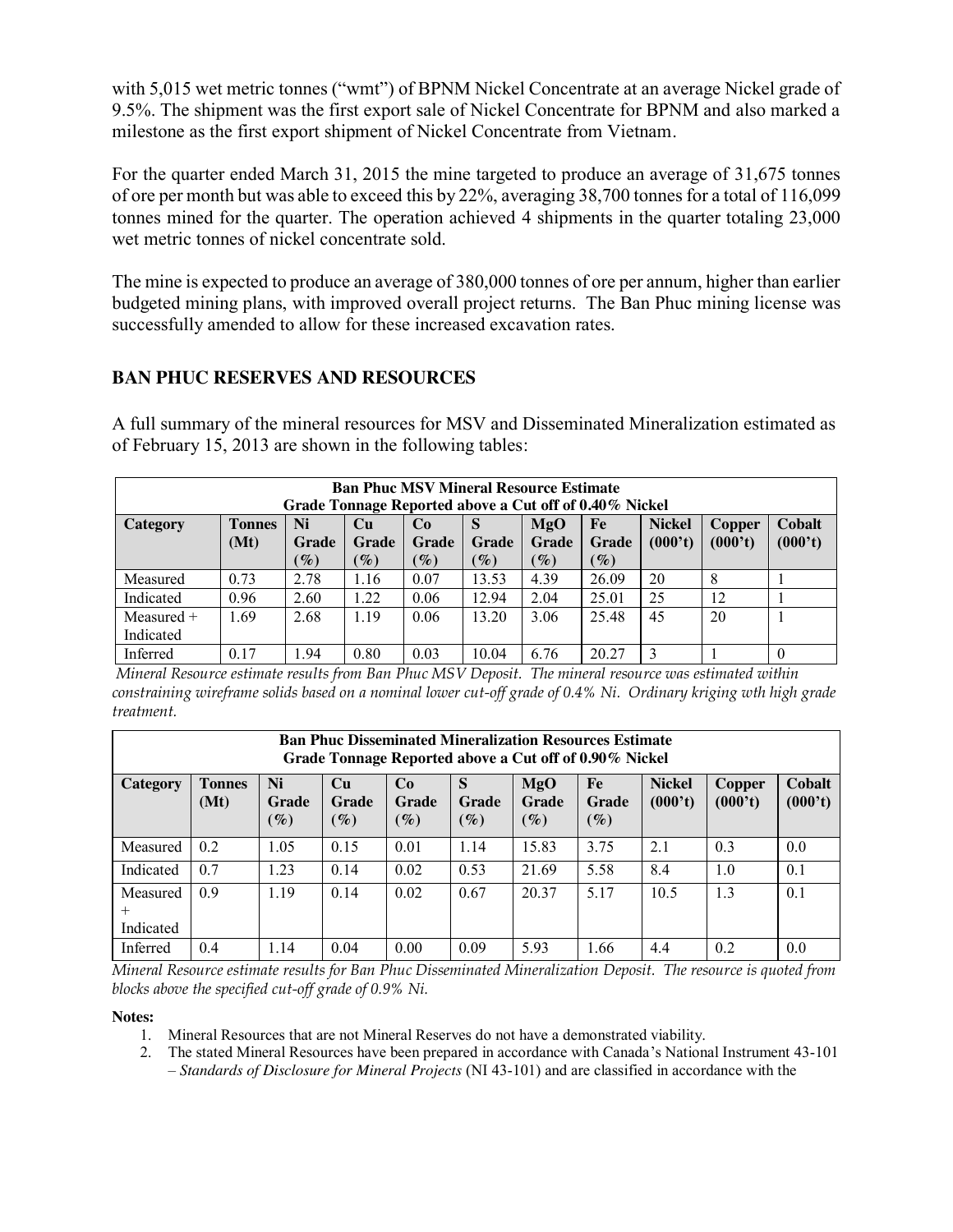Canadian Institute of Mining, Metallurgy and Petroleum's (CIM) "CIM Definition Standards – For Mineral Resources and Mineral Reserves."

- 3. Dr. Bielin Shi of CSA Global Pty Ltd, who is independent of AMR and is a "qualified person" within the meaning of NI 43-101 has reviewed and accepts responsibility for the stated Mineral Resource estimates in the form and context in which they appear. Dr. Shi is not aware of any environmental, permitting, legal, title, taxation, socio-economic, marketing or political issues what would materially affect the stated Mineral Resource estimates.
- 4. For more detailed information regarding the Ban Phuc MSV deposit, DISS deposit, key assumptions, parameters, sampling, analytical methods, quality assurance program, geology, geological controls and mineralization see: the Company's NI 43-101 Technical Report dated February 5, 2013 (as amended February 15, 2013) available at [www.sedar.com.](http://www.sedar.com/)

The Ban Phuc mineral reserve estimate as of February 15, 2013 is shown in the following table:

| <b>Item</b>                      | Mt             | Ni grade<br>$\%$ | Cu grade<br>$\%$ | Co grade<br>$\%$ |
|----------------------------------|----------------|------------------|------------------|------------------|
| <b>Proven Mineral Reserves</b>   |                |                  |                  | 0.06             |
| <b>Probable Mineral Reserves</b> | 09             |                  |                  | 0.04             |
| <b>Total Mineral Reserves</b>    | $\mathbf{0}$ . |                  |                  | 0.05             |

Notes:

- 1. The stated Mineral Reserve comprises MSV mineralization only.
- 2. Mr. John Wyche of Australian Mine Design and Development Pty Ltd, who is independent of AMR and is a "qualified person" within the meaning of NI 43-101 has reviewed and accepts responsibility for the stated Mineral Reserve estimate in the form and context in which it appears. Mr. Wyche is not aware of any environmental, permitting, legal, title, taxation, socio-economic, marketing or political issues that would materially affect the states Mineral Reserve estimate.
- 3. The stated Mineral Reserve estimate has been prepared in accordance with NI 43-101 and is classified in accordance with CIM's "CIM Definition Standards – For Mineral Resources and Mineral Reserves".
- 4. The stated Mineral Reserve estimate using a nickel price of US\$21,310/t, copper price of US\$8,419/t and cobalt price of US\$34,000/t.
- 5. The annual ore production estimate is 360,000 tpa.
- 6. The states Mineral Reserve estimate includes Vietnamese government royalties of 10% and export tariffs of 20% for nickel and cobalt and 30% for copper.
- 7. For more detailed information regarding the Ban Phuc MSV deposit key assumptions, parameters sampling, analytical methods, quality assurance program, geology, geological controls and mineralization see the Technical Report available at [www.sedar.com.](http://www.sedar.com/)
- 8. Reserves are a subset of Mineral Resources and are not additive.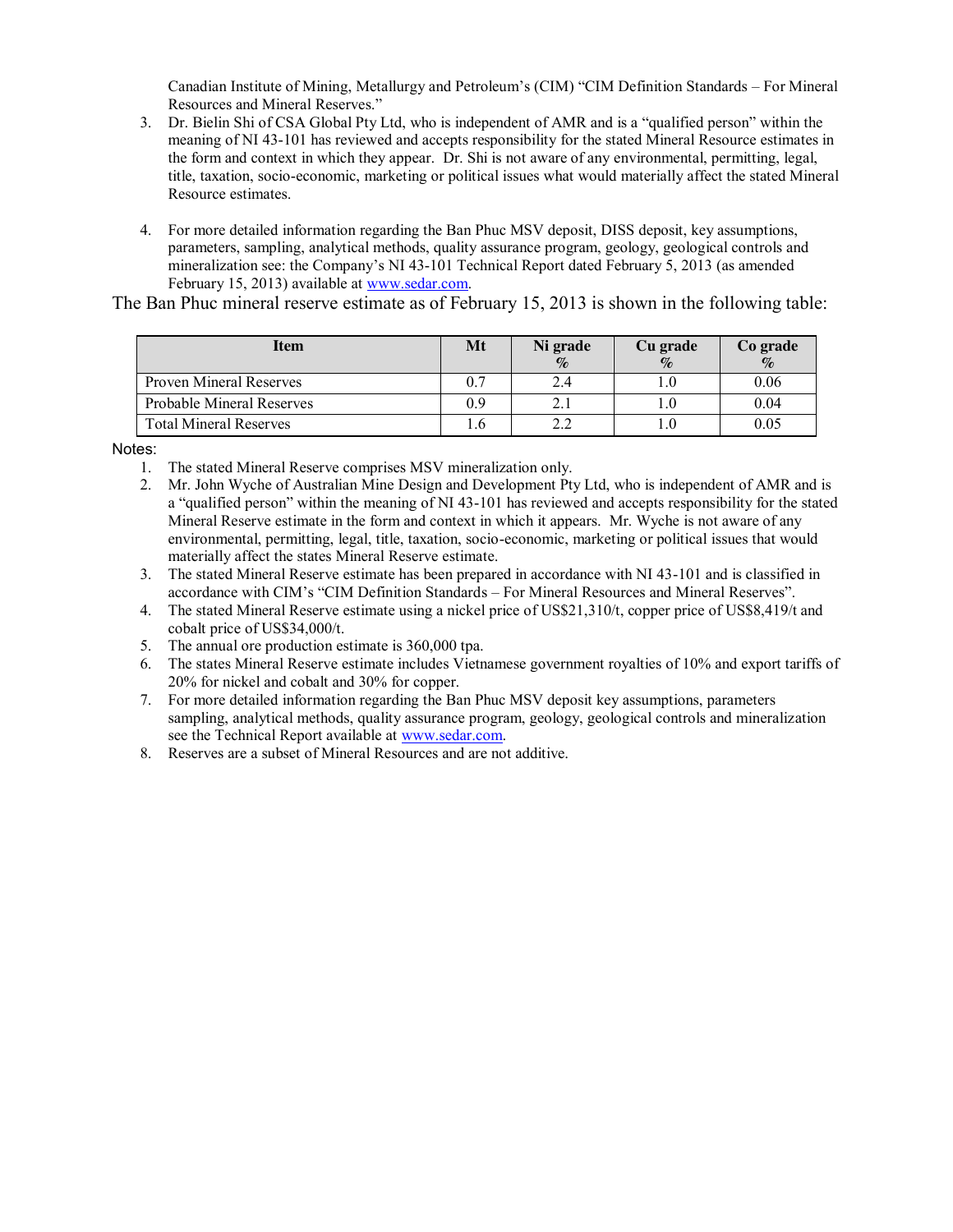# **PRODUCTION RESULTS**

|                                               | Quarter<br>March 31,<br>2015 | Quarter<br>March 31,<br>2014 |
|-----------------------------------------------|------------------------------|------------------------------|
| Ore Mined (tonnes)                            | 116,099                      | 101,372                      |
| Ore Milled (tonnes)                           | 118,951                      | 100,380                      |
| Ni Concentrate Produced (dmt)                 | 21,980                       | 13,738                       |
| Average Ni grade (%)                          | 2.04                         | 1.55                         |
| Ni recovery $(\% )$                           | 87                           | 84                           |
| Ni concentrate grade $(\% )$                  | 9.6                          | 9.5                          |
| Ni contained metal in concentrate<br>(tonnes) | 2,111                        | 1,307                        |
| Ni payable metal in concentrate (tonnes)      | 1,477                        | 915                          |
| Average Cu grade (%)                          | 0.92                         | 0.79                         |
| Cu recovery $(\% )$                           | 94                           | 92                           |
| Cu concentrate grade $(\% )$                  | 4.7                          | 5.3                          |
| Cu contained metal in concentrate<br>(tonnes) | 1,028                        | 729                          |
| Cu payable metal in concentrate (tonnes)      | 514                          | 364                          |

# **FINANCIAL SUMMARY**

# **Selected Quarterly Information**

|                                         | <b>Quarter to</b><br>March 31,<br>2015 | <b>Quarter to</b><br>March 31,<br>2014 | <b>Quarter to</b><br>March 31,<br>2013 | <b>Quarter to</b><br>March 31,<br>2012 |
|-----------------------------------------|----------------------------------------|----------------------------------------|----------------------------------------|----------------------------------------|
| <b>Sale Revenues</b>                    | \$21,834,182                           | \$15,333,509                           | $\mathbb{S}$ -                         | $\mathbb{S}$ -                         |
| Interest Income                         | \$193                                  | \$799                                  | \$30,257                               | \$5,053                                |
| Net Loss                                | \$2,858,930                            | \$2,960,852                            | \$3,352,024                            | \$672,642                              |
| Loss per common share (non-<br>diluted) | \$0.00                                 | \$0.00                                 | \$0.00                                 | \$0.00                                 |
| Loss per common share (diluted)         | \$0.00                                 | \$0.00                                 | \$0.00                                 | \$0.00                                 |
| <b>Total Assets</b>                     | \$74,928,390                           | \$73,901,030                           | \$47,554,073                           | \$19,040,882                           |
| Total Long term financial liabilities   | \$13,026,971                           | \$22,912,443                           | \$315,960                              | \$215,600                              |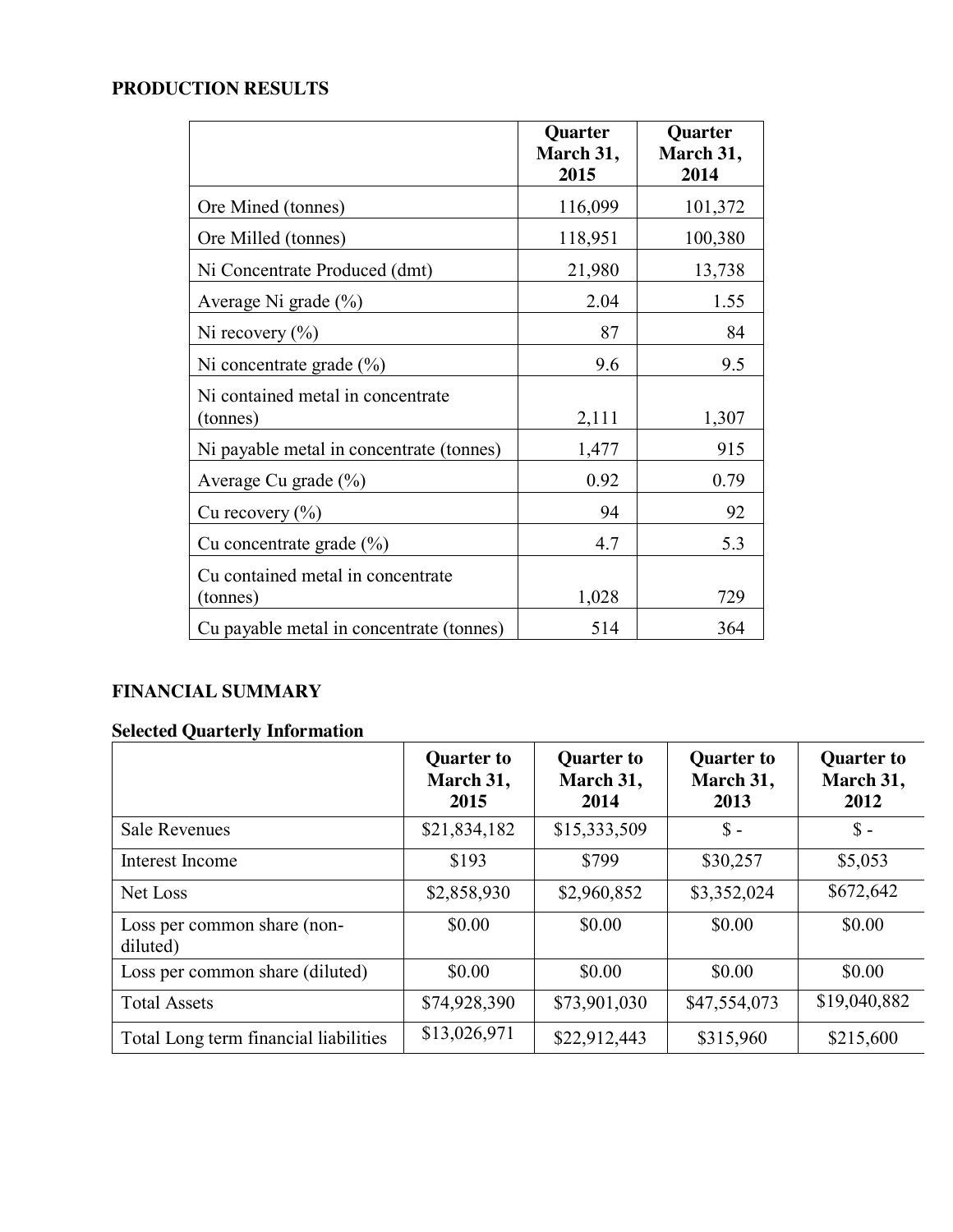|                                                          | <b>Mar 31,</b><br>2015 | Dec 31,<br>2014 | Sep 30,<br>2014 | <b>Jun 30,</b><br>2014 | Mar 31,<br>2014 |
|----------------------------------------------------------|------------------------|-----------------|-----------------|------------------------|-----------------|
| Ore Mined (tonnes)                                       | 116,099                | 108,971         | 111,276         | 100,143                | 101,372         |
| Ore Milled (tonnes)                                      | 118,951                | 109,258         | 111,680         | 101,139                | 100,380         |
| Ni Concentrate Produced<br>(dmt)                         | 21,980                 | 20,501          | 19,136          | 18,136                 | 13,738          |
| Payable Nickel Produced<br>(tonnes)                      | 1,477                  | 1,371           | 1,289           | 1,222                  | 915             |
| Payable Copper Produced<br>(tonnes)                      | 514                    | 480             | 449             | 426                    | 364             |
| Ni Concentrate Sold (dmt)                                | 20,874                 | 22,946          | 18,820          | 16,274                 | 13,156          |
| Cash cost per Ni payable<br>produced tonne (1)           | \$7,714                | \$6,557         | \$6,280         | \$5,847                | \$8,073         |
| Total production costs per<br>Ni concentrate tonne $(2)$ | \$15,196               | \$14,837        | \$14,665        | \$13,473               | \$17,441        |

#### **KEY OPERATING INFORMATION – BAN PHUC MINE**

(1) Cash costs net of by-products per payable Ni concentrate tonne include mining, processing, transportation, selling costs and direct overhead, net of Cu and Co credits.

(2) Total production costs per Ni tonne contained in concentrate include mining, processing, transportation, selling costs, direct overhead, depreciation and amortization at the operation sites.

## **Additional Disclosure for Venture Issuers without Significant Revenue (all figures relate to the Ban Phuc Property)**

|                                                                                              | <b>Quarter to</b><br>March 31,<br>2015 | <b>Quarter to</b><br>March 31,<br>2014 | <b>Quarter to</b><br>March 31,<br>2013 |
|----------------------------------------------------------------------------------------------|----------------------------------------|----------------------------------------|----------------------------------------|
| Expensed exploration costs                                                                   | \$156,206                              | \$139,989                              | Nil                                    |
| Expensed research and development costs (net)<br>of depreciation)                            | N <sub>il</sub>                        | N <sub>il</sub>                        | Nil                                    |
| Building, infrastructure, mine, plant,<br>machinery, motor vehicles (net of<br>depreciation) | \$40,141,730                           | \$48,910,121                           | \$1,432,447                            |
| Furniture and office equipment, licences and                                                 |                                        |                                        |                                        |
| franchises (net of depreciation/amortization)                                                | \$2,502,047                            | \$4,290,193                            | \$109,509                              |
| Construction in progress (1)                                                                 | \$3,623,069                            | \$3,144,620                            | \$21,109,188                           |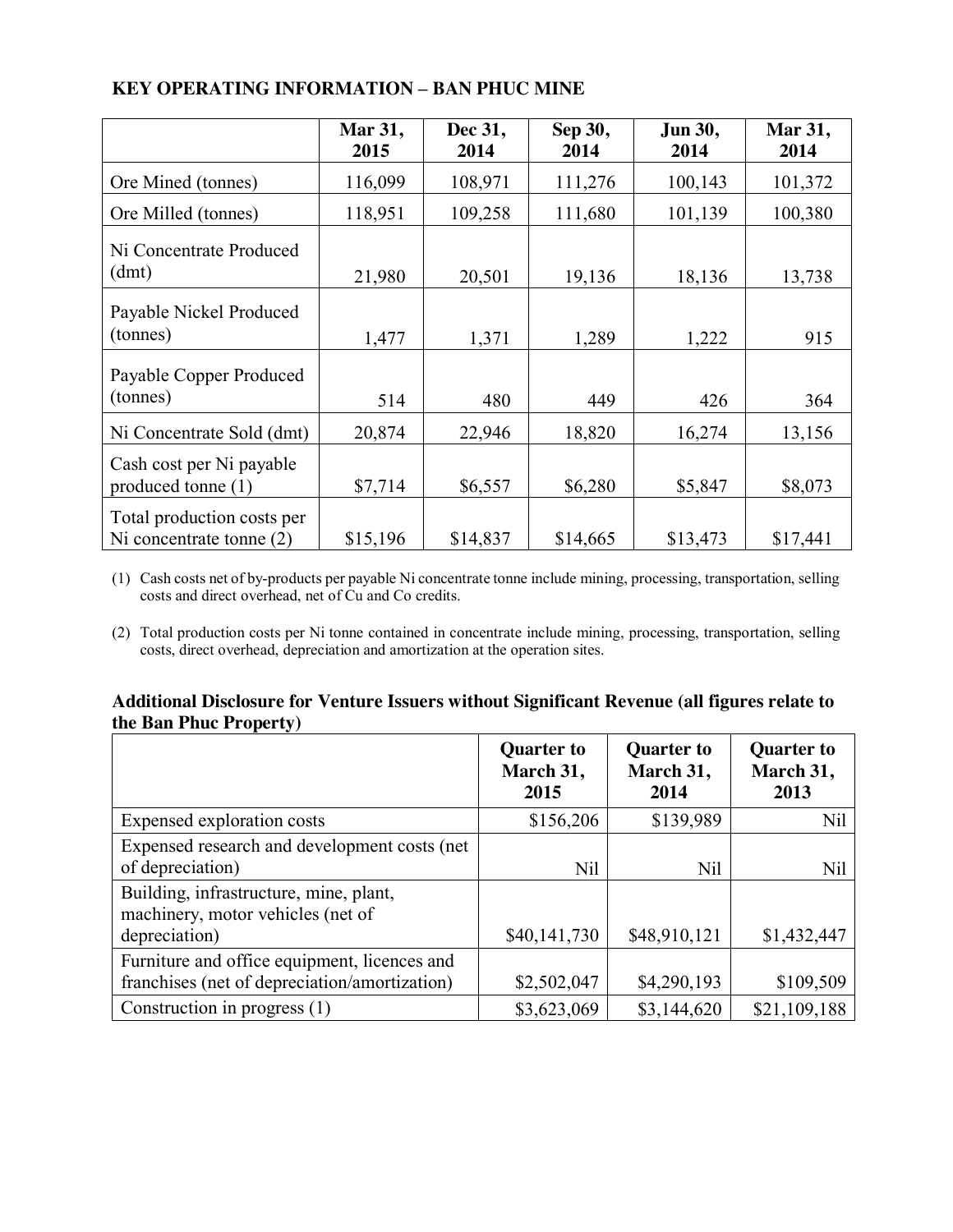(1) Construction in progress in Q1, 2015 relates mainly to works in progress on TSF stage 2 and mine development.

### **Results of Operations for the Quarter Ended March 31, 2015**

For the quarter ended March 31, 2015 and 2014, AMR incurred a net loss of \$2,858,930 or \$0.00 (fully diluted \$0.00) per share and a net loss \$2,960,852 or \$0.00 (fully diluted \$0.00) per share, respectively.

The detailed operating results of the quarters ended March 31, 2015 and 2014 as follows:

|                                     | 2015              | 2014              |
|-------------------------------------|-------------------|-------------------|
| Revenue                             | \$<br>21,834,182  | \$<br>15,333,509  |
| Costs of sales                      |                   |                   |
| Production costs                    |                   |                   |
| Mining production costs             | (6, 531, 959)     | (5,340,998)       |
| Processing costs                    | (1,596,642)       | (1,505,903)       |
| Other production costs              | (1,254,525)       | (1,742,596)       |
| Depreciation and amortization       | (9,153,210)       | (5,978,115)       |
| Other                               | 287,870           | 1,453,206         |
| Royalty                             | (1,835,316)       | (1,436,656)       |
| Concentrate transport and logistics | (2,318,985)       | (1, 562, 535)     |
| Operating loss                      | (568, 585)        | (780, 088)        |
| General administrative expenses     |                   |                   |
| Salaries, wages and benefits        | (1,001,482)       | (806, 836)        |
| Taxes & fees                        | (304, 072)        | (326, 166)        |
| Professional and regulatory         | (229,079)         | (129,779)         |
| Other                               | (313, 673)        | (382, 899)        |
| Exploration                         | (156,206)         | (139,989)         |
| Finance income                      | 193               | 799               |
| Finance expenses                    | (286, 026)        | (395, 894)        |
|                                     |                   |                   |
| Loss for the period                 | \$<br>(2,858,930) | \$<br>(2,960,852) |

- The Company's Q1 2015 revenues of \$21.8 million were comprised of 4 shipments of nickel concentrate sales (23,000 wet metric tonnes sold – "wmt"), while Q1 2014 revenues of \$15.3 million were comprised of 3 shipments of nickel concentrate sales (14,500 wmt sold). The average nickel price of Q1 2015 and 2014 were \$17,811 (US\$14,350) and \$16,162 respectively (US\$14,645).

- Production costs:
	- $\checkmark$  Mining production costs increased to \$6.5 million in Q1 2015 from \$5.3 million in the same quarter in 2014 mainly due to: (i) higher mined ore production tonnes in Q1 2015 (116,099 tonnes) in comparison with  $Q1$  2014 (101,372 tonnes) and (ii) incurred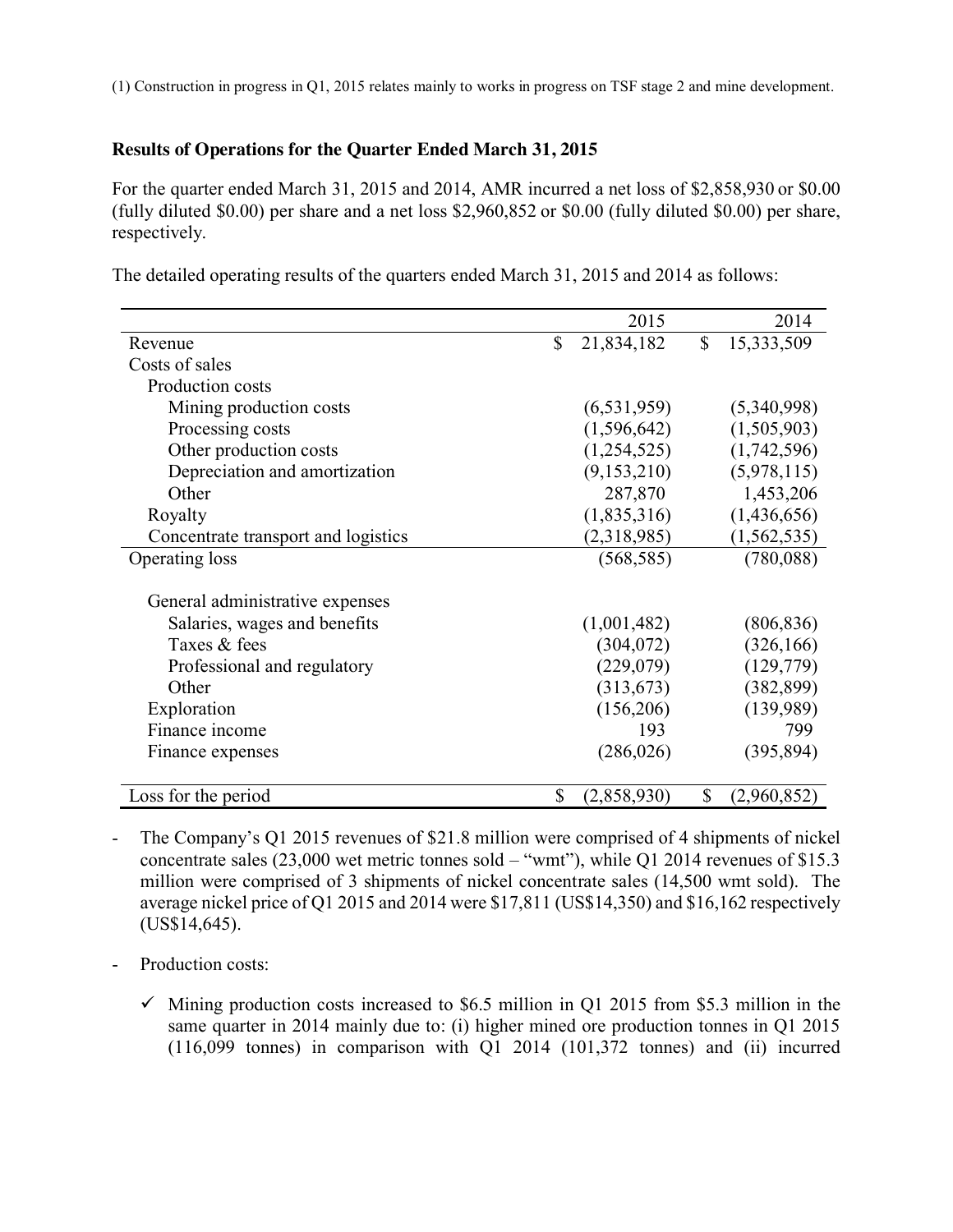"Performance incentive mechanism" payment in Q1 2015 for mining contractor of \$0.5 million which was not incurred in Q1 2014.

- Processing costs were 7% higher, \$1.6 million in Q1 2015 from \$1.5 million in Q1 2014 stemming from: (i) the milled ore tonnes increased 18.5% to 118,951 tonnes in Q1 2015 from 100,380 tonnes in Q1 2014 and (ii) saving realized in consumables, materials and parts during Q1 2015 in crushing, grinding, flotation and support services.
- $\checkmark$  Other production costs include maintenance, health and safety, environment, logistics and site administration costs. Positive results from a cost cutting programme included (i) a reduced number of expatriate employees; (ii) open bidding to select suppliers resulted in quality products at lower prices and (iii) implementation of limitations in consumable/fuel/spare parts. The cost cutting practices led other production costs reduction to \$1.3 million in Q1 2015 from \$1.7 million in Q1 2014.
- $\checkmark$  Depreciation and amortization expenses are calculated utilizing (i) straight-line method for building, machinery, motor vehicles, infrastructure, office furniture and equipment, licenses and franchises; and (ii) unit of production based mineral reserve for plant and mine development. Higher depreciation and amortization expense in Q1 2015 of \$9.1 million reflects higher mined and milled ore volume in comparison with the same quarter in 2014 of \$6.0 million.
- A royalty is payable to the Vietnamese Government calculated at 10% of the value of nickel concentrate sale price less export tax, processing costs, bagging costs, road freight costs, custom charges and warehouse costs. Royalty expense is recorded when revenue from the sale of nickel concentrate is recognized. Nickel concentrate sale revenues in Q1 2015 were higher than Q1 2014 leading to royalty expense in Q1 2015 of \$1.8 million, higher than the same quarter in 2014 of \$1.4 million.
- Concentrate transport and logistics costs comprise in-land and sea freight costs related to the nickel concentrate sold. The Company had 4 shipments in Q1 2015, compared to 3 shipments in Q1 2014, therefore concentrate transport and logistics costs increased to \$2.3 million in Q1 2015 from \$1.6 million Q1 2014.
- General administrative expenses:
	- $\checkmark$  Salaries, wages and benefits costs increased 24% to \$1.0 million in Q1 2015 from \$0.8 million in Q1 2014 mainly due to 2014 performance bonuses paid in February and March 2015 while no bonuses were paid in 2014.
	- $\checkmark$  Taxes and fees include foreign contractor withholding tax ("FCT"), environment protection fees ("EPT") and mine rights grant fee ("MRGF"). EPT were calculated based on actual exploited ore. MRGF was amortized based on the actual ore quantity that was exploited during the quarter. There was a 7% reduction in taxes and fees to \$0.3 million in Q1 2015 from \$0.33 million in Q1 2014 reflecting reduced FCT, as fewer foreign contractors were utilized in Q1 2015.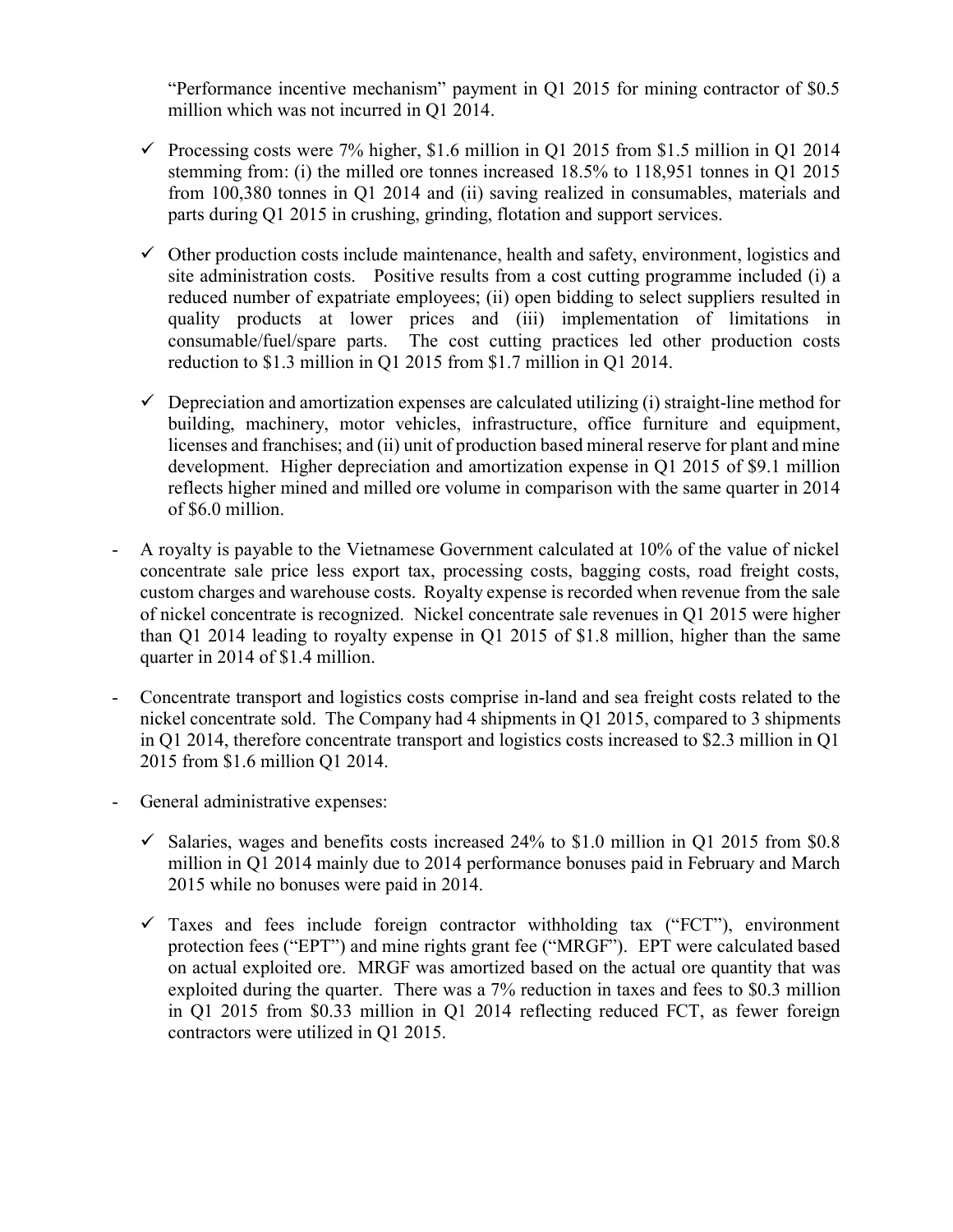- $\checkmark$  Professional, regulatory and other fees increased marginally to \$0.54 million in Q1 2015 from \$0.51 million in the same 2014 quarter.
- Exploration costs increased slightly to \$0.16 million in Q1 2015 from \$0.14 million in Q1 2014.
- Financial expenses reduced to \$0.3 million in 2015 Q1 from \$0.4 million in 2014 Q1 reflecting interest expenses incurred on the remaining US\$16 million loan in Q1 2015 compared with interest expenses incurred for full US\$20 million loan in Q1 2014.

Other comprehensive income for the quarter resulted from movements in the US dollar relative to the Canadian dollar as applied to the translation of the Company's Vietnamese subsidiary whose functional currency is the US dollar. The US dollar: Canadian dollar exchange rate increased to 1.267 at March 31, 2015 from 1.106 at March 31, 2014. The movement between quarters was significant and resulted in other comprehensive income of \$4 million in Q1 2015 compared with \$0.4 million in Q1 2014.

## **LIQUIDITY AND CAPITAL RESOURCES**

As at March 31, 2015, the Company had on hand cash and cash equivalents of \$3.9 million (December 31, 2014: \$5.0 million).

Cash generated in operating activities increased by \$1.5 million to \$3.8 million in Q1 2015 from \$2.3 million in Q1 2014, reflecting a \$0.1 million decrease in the current quarter's loss and a \$1.6 million decrease in changes in non-cash working capital, offset by \$3.2 million increase in items not involving cash, particularly depreciation and amortization.

Cash used in investment activities included \$2.6 million in mine development and \$1.1 million in TSF stage 2 construction at Ban Phuc (Q1 2014: \$1.9 million used to complete the plant and \$1.9 million related to smelter study, TSF stage 2 and mine development).

Cash used in financing activities netted \$0.8 million in Q1 2015 in comparison with cash generated from financial activities of \$0.3 million in Q1 2014. During the first quarter 2015 principal repayments of US\$2.0 million were made on the Ban Phuc project loan.

|                                                                        | Payment due by period |                     |               |  |  |  |
|------------------------------------------------------------------------|-----------------------|---------------------|---------------|--|--|--|
|                                                                        | <b>Total</b>          | Less than 1<br>vear | $1 - 3$ years |  |  |  |
| Bank term loan                                                         | 17,763,244            | 7,629,458           | 10, 133, 786  |  |  |  |
| Purchase obligations                                                   | 7,954,979             | 7,954,979           |               |  |  |  |
| Other obligations (first)<br>instalment of Mining rights<br>grant fee) | 2,111,697             | 1,055,849           | 1,055,848     |  |  |  |
| Total                                                                  | 27,829,920            | 16,640,286          | 11,189,634    |  |  |  |

The Company had the following contractual obligations at March 31, 2015: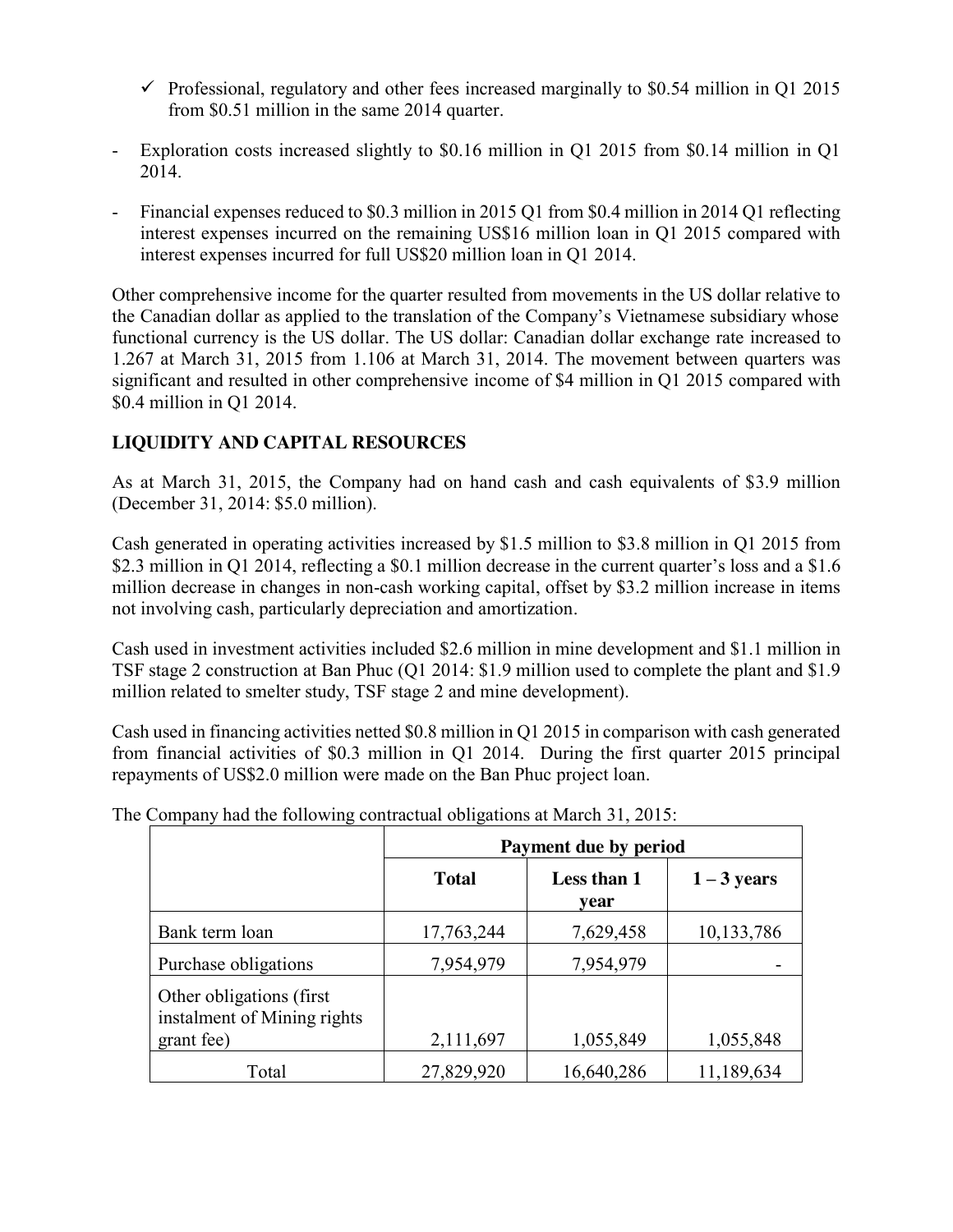|                                                           | Mar 31,<br>2015 | Dec 31,<br>2014 | Sep 30,<br>2014 | Jun 30,<br>2014 | Mar 31,<br>2014 | Dec 31,<br>2013 | Sep 30,<br>2013 | Jun 30,<br>2013 |
|-----------------------------------------------------------|-----------------|-----------------|-----------------|-----------------|-----------------|-----------------|-----------------|-----------------|
| Concentrate                                               |                 |                 |                 |                 |                 |                 |                 |                 |
| Sold (dmt)                                                | 20,874          | 22,852          | 18,820          | 16,274          | 13,249          | 9,717           | $\mathbf{0}$    | $\overline{0}$  |
|                                                           |                 |                 |                 |                 |                 |                 |                 |                 |
| <b>Sale revenues</b>                                      | \$21,834,182    | \$27,832,825    | \$23,569,721    | \$21,082,872    | \$15,333,509    | \$9,156,036     | \$0             | \$0             |
|                                                           |                 |                 |                 |                 |                 |                 |                 |                 |
| <b>Interest income</b>                                    | \$193           | \$317           | \$353           | \$442           | \$799           | \$703           | \$1,282         | \$41,892        |
| <b>Other income</b>                                       | \$0             | \$(35,142)      | \$35,142        | \$0             | \$0             | \$0             | \$0             | \$0             |
| <b>Royalty</b>                                            | \$1,835,316     | \$(545,329)     | \$2,046,033     | \$1,551,005     | \$1,436,656     | \$1,424,438     | \$0             | \$0             |
|                                                           |                 |                 |                 |                 |                 |                 |                 |                 |
| <b>Production costs</b>                                   | \$18,248,466    | \$20,082,195    | \$14,912,606    | \$11,878,791    | \$13,114,406    | \$5,491,766     | \$0             | \$0             |
| <b>Concentrate</b>                                        |                 |                 |                 |                 |                 |                 |                 |                 |
| transport                                                 | \$2,318,985     | \$2,534,278     | \$1,758,856     | \$1,855,448     | \$1,562,535     | \$985,835       | \$0             | \$0             |
| <b>&amp;logistics</b><br>General $\overline{\mathcal{X}}$ |                 |                 |                 |                 |                 |                 |                 |                 |
| administrative                                            |                 |                 |                 |                 |                 |                 |                 |                 |
| expenses                                                  | \$1,848,306     | \$1,811,978     | \$1,487,500     | \$1,344,126     | \$1,645,679     | \$(1,873,658)   | \$5,731,272     | \$3,767,238     |
|                                                           |                 |                 |                 |                 |                 |                 |                 |                 |
| <b>Exploration</b>                                        | \$156,206       | \$716,599       | \$230,025       | \$117,977       | \$139,989       | \$(163,690)     | \$270,588       | \$830           |
| Net Income/                                               |                 |                 |                 |                 |                 |                 |                 |                 |
| (Loss)                                                    | \$(2,858,930)   | \$2,761,410     | \$2,838,547     | \$3,865,914     | \$(2,960,852)   | \$2,632,191     | \$(6, 266, 805) | \$(3,821,347)   |
| Income (Loss)                                             |                 |                 |                 |                 |                 |                 |                 |                 |
| per share (non-<br>diluted)                               | \$0.00          | \$0.00          | \$0.00          | \$0.01          | \$(0.00)        | \$0.00          | $(\$0.01)$      | $(\$0.00)$      |
| Income (Loss)                                             |                 |                 |                 |                 |                 |                 |                 |                 |
| per share                                                 |                 |                 |                 |                 |                 |                 |                 |                 |
| (diluted)                                                 | \$0.00          | \$0.00          | \$0.00          | \$0.01          | (S0.00)         | \$0.00          | (S0.01)         | $(\$0.00)$      |
| <b>Total Assets</b>                                       | \$74,928,390    | \$74,919,826    | \$76,668,832    | \$76,929,889    | \$73,901,030    | \$73,177,413    | \$62,266,090    | \$52,238,661    |

### **Summary of Quarterly Results**

## **SIGNIFICANT ACCOUNTING POLICIES AND ESTIMATES**

In the application of the group's accounting policies, which are described in Note 4 of the Notes to the Consolidated Financial Statements, management is required to make judgments, estimates, and assumptions about carrying values of assets and liabilities that are not readily apparent from other sources. The estimates and associated assumptions are based on historical experience and various other factors that are believed to be reasonable under the circumstances, the results of which form the basis of making the judgments. Actual results may differ from these estimates.

The estimates and underlying assumptions are reviewed on an ongoing basis. Revisions to accounting estimates are recognized in the period in which the estimate is revised if the revision affects only that period or in the period of the revision and future periods if the revision affects both current and future periods.

The following are the critical judgments that management has made in the process of applying the group's accounting policies and that have the most significant effect on the amounts recognized in the Financial Statements: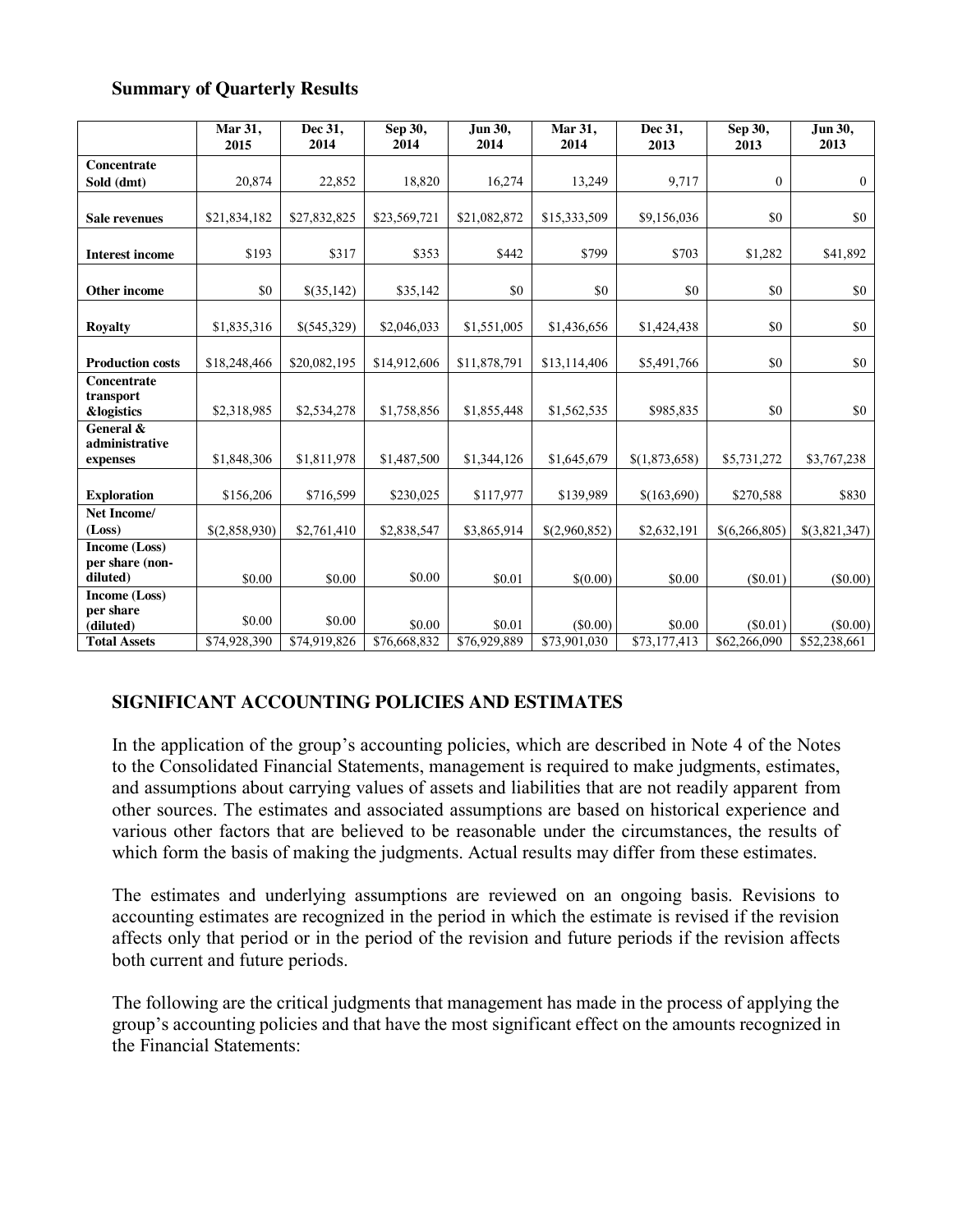#### **Basis of presentation**

The consolidated financial statements have been prepared in accordance with International Financial Reporting Standards. The consolidated financial statements include the accounts of the Company and its wholly owned subsidiaries, AMR Nickel and Asian Nickel Exploration Limited and its 90% owned BPNM joint venture which is fully consolidated. The Company's presentation currency is Canadian dollars. The functional currency of AMR and its subsidiaries AMR Nickel Limited and Asian Nickel Exploration Limited is the Canadian dollar, while the U.S dollar is the functional currency of its subsidiary BPNM.

#### **Going Concern**

Management has determined that the Company will be able to continue as a going concern for the foreseeable future and realize its assets and discharge its liabilities and commitments in the normal course of business, and therefore, these financial statements have been prepared on a going concern basis and do not reflect any adjustments that may be necessary if the Company is unable to continue as a going concern.

As at March 31, 2015, the Company has cash and cash equivalents of \$3.9 million and working capital of \$12.6 million. During the quarter ended March 31, 2015, the Company realized a net loss of \$2.9 million and has an accumulated deficit of \$88.4 million. The Company incurred significant losses and negative cash flow from operations in the years prior to 2015. Whether the Company will maintain profitability and positive cash flow is uncertain and depends on numerous factors including but not limited to production level, production cost, ore grade, metallurgy, and nickel price. The factors indicate the existence of a material uncertainty that casts significant doubt about the Company's ability to continue as a going concern. Management has secured a new working capital credit facility for US\$3 million on May 25, 2015 and is negotiating additional financing from majority shareholders to pursue its business objective.

The business of mining and exploring for minerals involves a high degree of risk and there can be no assurance that current operations, including exploration programs, will result in profitable mining operations. The recoverability of the carrying value of exploration and development properties and the Company's continued existence is dependent upon the preservation of its interest in the underlying properties, the discovery of economically recoverable reserves, the achievement of profitable operations, the ability of the Company to raise additional financing, if necessary, or alternatively upon the Company's ability to dispose of its interest on an advantageous basis. Changes in future conditions could require material write-downs of the carrying values.

#### **Asset Impairment**

Non-financial assets including property, plant and equipment and evaluation assets are assessed at each reporting date to determine whether there are any indicators that the carrying amounts of these assets are impaired or may require a reversal of impairment.

To determine fair value, management assesses the recoverable amount of the assets using the net present value of expected future cash flows. The assessment of fair values requires the use of judgments and assumptions for estimated recoverable production, long term commodity prices, discount rates, rehabilitation costs, future capital requirements and operating performance.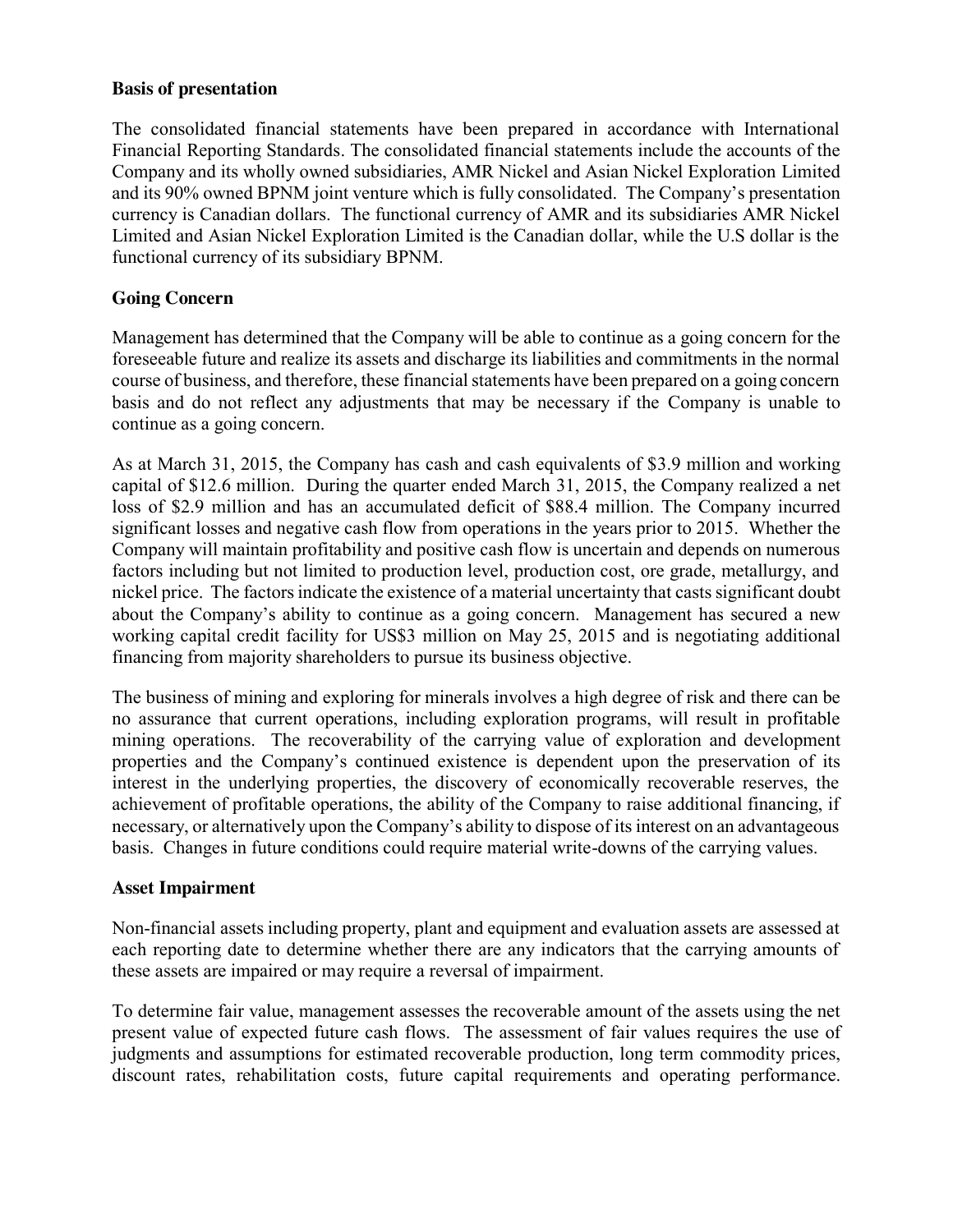Changes in any of these judgments or assumptions could result in a significant difference between the carrying amount and fair value of these assets.

### **Provision for rehabilitation costs**

The Company is required to decommission, rehabilitate and restore mines and processing sites at the end of their producing lives to a condition acceptable to the relevant authorities. The provision has been calculated taking into account the estimated future obligations including the costs of dismantling and removal of facilities, restoration and monitoring of the affected areas. The provision for future restoration costs is the estimate agreed with the expenditure required to settle the restoration obligation at the reporting date.

At March 31, 2015, there is a provision for rehabilitation of \$435,719 (2014: \$315,960).

### **Ore reserve estimates**

Estimates of recoverable quantities of reserves include assumptions on commodity prices, exchange rates, discount rates and production costs for future cashflows. It also involves assessment and judgment of difficult geological models. The economic, geological and technical factors used to estimate ore reserves may change from period to period. Changes in ore reserves affect the carrying values of mine properties, property, plant and equipment and the provision for rehabilitation assets. Ore reserves are integral to the amount of depreciation and amortization that will be charged to the Consolidated Statement of Operations and Comprehensive Loss.

### **Share-based compensation**

The Company has a share option plan, under which the fair value of all share-based awards is estimated using the Black-Scholes Option-Pricing Model at the grant date and amortized over the vesting periods. An individual is classified as an employee when the individual is an employee for legal or tax purposes or provides services similar to those performed by a direct employee, including directors of the Company. Share-based payments to non-employees are measured at the fair value of the goods or services received or the fair value of the equity instruments issued if it is determined the fair value of the goods or services cannot be reliably measured and are recorded at the date the goods or services are received. The amount recognized as an expense is adjusted to reflect the number of awards expected to vest.

Upon the exercise of the share purchase options, consideration paid together with the amount previously recognized in the share-based payment reserve is recorded as an increase to share capital. Charges for share purchase options that are forfeited before vesting are reversed from the share-based payments reserves. For those share purchase options that expire or are forfeited after vesting, the amount previously recorded in share-based payments reserve is transferred to deficit.

During the first quarter 2015, the Company recorded share-based compensation expense of \$10,023 compared with \$212,900 in the same quarter in 2014. During the period forfeiture and expiry of options resulted in \$40,186 (2014: \$87,331) being transferred from Share based payment reserve to Deficit.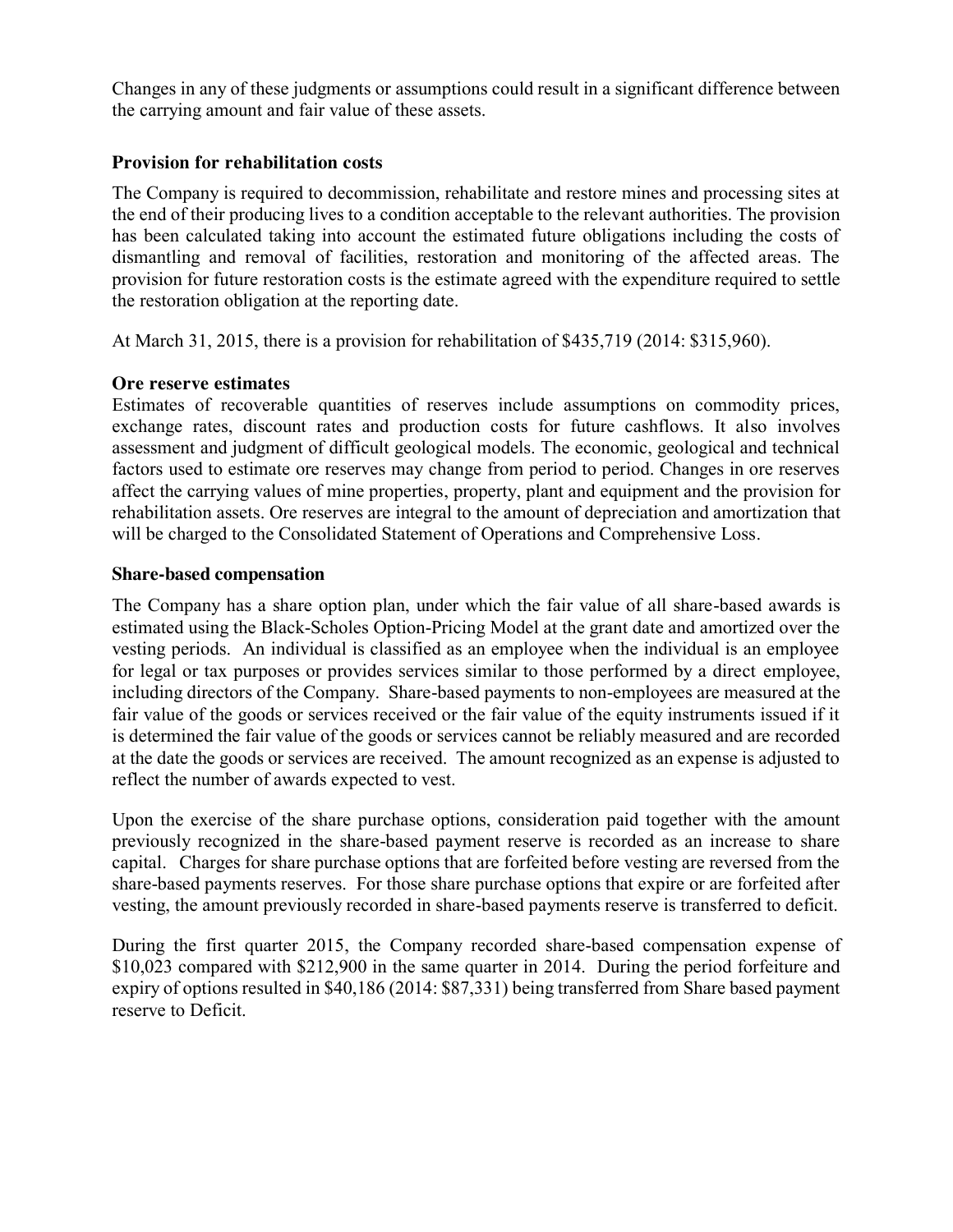#### **Off-Balance Sheet Arrangements**

The Company does not have any off-balance sheet arrangements at March 31, 2015.

#### **Future Accounting Policies**

A number of new standards, amendments to standards and interpretations, are not yet effective for the quarter ended March 31, 2015. The following pronouncements are those that the Company considers most significant and are not intended to be a complete list of new pronouncements that may affect the financial statements.

#### *IFRS 9, Financial Instruments*

In November 2009, the IASB issued IFRS 9, *Financial Instruments*, as the first step in its project to replace IAS 39, *Financial Instruments: Recognition and Measurement*. On July 24, 2014 the IASB issued the complete IFRS 9. IFRS 9 retains but simplifies the mixed measurement model and establishes two primary measurement categories for financial assets: amortized cost and fair value. The basis of classification depends on an entity's business model and the contractual cash flows of the financial asset.

Classification is made at the time the financial asset is initially recognized, namely when the entity becomes a party to the contractual provisions of the instrument

IFRS 9 amends some of the requirements of IFRS 7, *Financial Instruments: Disclosures*, including added disclosures about investments in equity instruments measured at fair value in other comprehensive income, and guidance on the measurement of financial liabilities and derecognition of financial instruments. The mandatory effective date of IFRS 9 is for annual periods beginning on or after January 1, 2018 with early adoption permitted, and must be applied retrospectively with some exemptions permitted. The Company is currently assessing the impact of adopting IFRS 9 on its consolidated financial statements.

#### *IFRS 15, Revenue from Contracts with Customers*

On May 28, 2014, the IASB issued IFRS 15. The new standard is effective for annual periods beginning on or after January 1, 2017 with early adoption permitted. IFRS 15 will replace IAS 11 *Construction Contracts*, IAS 18 *Revenue*, IFRIC 13 *Customer Loyalty Programmes*, IFRIC 15 Agreements for the Construction of Real Estate, IFRIC 18 Transfer of Assets from Customers and SIC 31 Revenue – Barter Transactions Involving Advertising Services.

The standard contains a single model that applies to contracts with customers and two approaches to recognizing revenue: at a point in time or over time. The model features a contract-based fivestep analysis of transactions to determine whether, how much and when revenue is recognized. New estimates and judgmental thresholds have also been introduced, which may affect the amount and/or timing of revenue recognized.

The Company intends to adopt IFRS 15 in its consolidated financial statements for the annual period beginning on January 1, 2017. The extent of the impact of adoption of the standard has not yet been determined.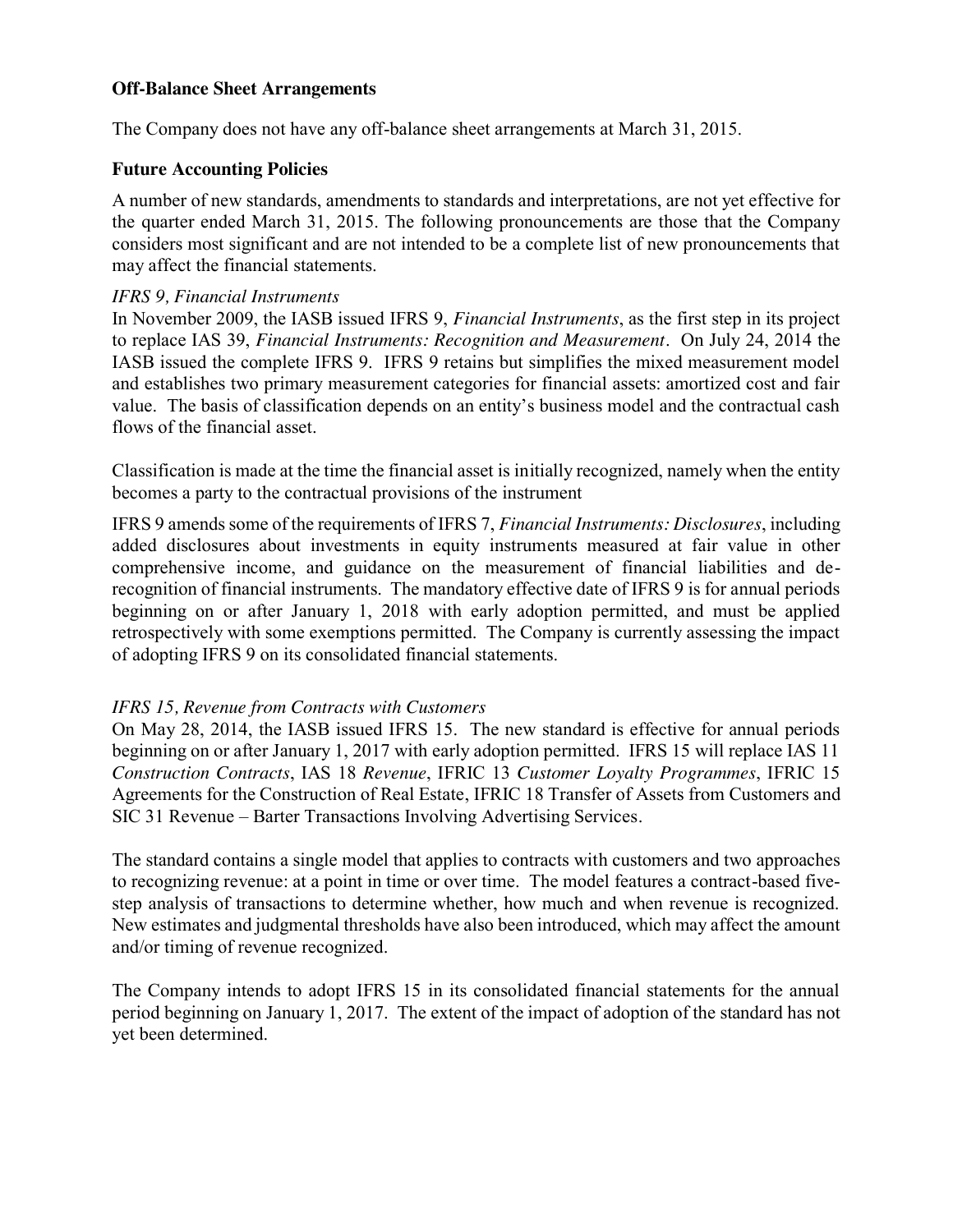### *Amendments to IAS 1, Presentation of Financial Statements*

On December 18, 2014, the IASB issued amendments to IAS 1 as part of its major initiative to improve presentation and disclosure in financial reports. The amendments are effective for annual periods beginning on or after January 1, 2016 with early adoption permitted. The Company intends to adopt these amendments in its financial statements for the annual period beginning on January 1, 2016. The extent of the impact of adoption of the amendments has not yet been determined.

## **TRANSACTIONS WITH RELATED PARTIES**

## **Directors**

During quarter ended March 31, 2015, certain Directors received common shares in payment of fourth quarter 2014 Directors fees. Director Christopher Castle received 300,000 common shares and James Askew received 250,000 common shares. Director fees for Q1 2015 were accrued and paid in cash subsequent to quarter end.

## **Key management**

Salary paid to key management persons during the first quarter 2015 totalled \$445,348 (2014: \$183,545). No share options were granted to key management during the first quarter of 2015 (Q1 2014: 2,000,000 share options) pursuant to the terms of the Company's share option plan.

### **Pala Investment Limited**

During 2012 Pala Investment Limited (Pala) became a controlling shareholder of the Company.

On May 25, 2012, Pala purchased 108,333,333 units of the Company for gross proceeds of \$6,500,000. Each unit consisted of one common share and one half of one common share purchase warrant which entitles Pala to purchase one common share at a price of \$0.10 until May 25, 2017. Concurrently with this private placement, Pala purchased 49,481,600 AMR shares from the previous controlling shareholder. Following these transactions two Pala nominees were appointed to the Company's board of directors.

On December 18, 2012 Pala purchased 150,000,000 common shares of the Company under a private placement.

On December 20, 2012 Pala announced that they had purchased 25,891,581 shares of the Company by way of a share purchase agreement with a third party.

On March 28, 2013 Pala purchased 158,845,081 common shares of the Company pursuant to the excise of it basic subscription privilege in full under the Company's rights offering. In addition Pala purchased 77,262,232 common share of the Company pursuant to a standby commitment provided as part of the rights offering. Subsequent to these purchases Pala owned and controlled, directly or indirectly 569,813,827 common shares of the Company.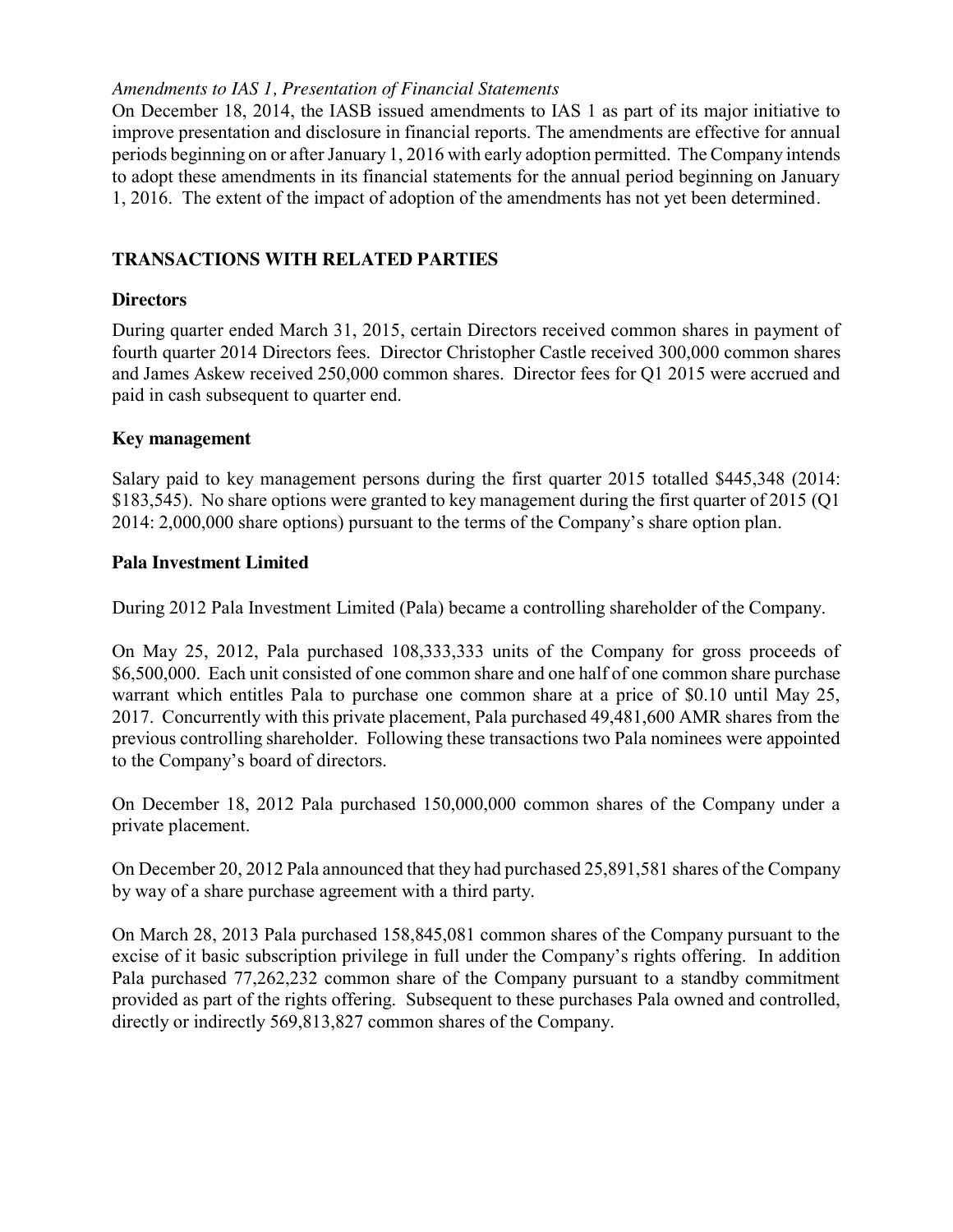## **RISK FACTORS**

Because of the nature of its business, the operations of the Company are subject to a number of risks, including the following, any one or all of which could have a material adverse effect on the Company and its business:

### **Dependence on the Ban Phuc Nickel Project**

AMR is primarily focused on the development of the Ban Phuc mine. AMR does not own any significant assets other than those related to AMR's ownership interest in the mine which is AMR's only mineral property and represents AMR's only immediate potential for future generation of revenues. Unless AMR acquires additional property interests, any adverse developments affecting the mine could have a material adverse effect upon AMR and would materially and adversely affect the potential mineral resource production, profitability, financial performance and results of operations of AMR.

### **Mine Life**

Based on the Project's estimated mineral resources and mineral reserves, the estimated life of the mine is approximately five (5) years. A failure to acquire new mineral properties or expand the mine's mineral resources and mineral reserves will affect the long-term sustainability and potential profitability of AMR.

#### **Risk of the Revocation of Licences and Permits**

Any failure to comply strictly with applicable laws, regulations and local practices relating to mineral rights applications, including for exploration permits and exploitation or mining licenses, and tenure, could result in loss, reduction or expropriation of entitlements, the imposition of additional local or foreign parties as joint venture partners with carried or other interests or enforcement actions against us, including orders issued by regulatory or judicial authorities causing operations to cease or be curtailed, and may include corrective measures requiring capital expenditures, installation of additional equipment, or remedial actions. Furthermore, no assurance can be given that new rules and regulations will not be enacted or that existing rules and regulations will not be applied in a manner, which could limit or curtail production or development. Amendments to current laws and regulations governing operations and activities or mining and milling or more stringent implementation thereof could have a material adverse impact on us.

The occurrence of these various factors and uncertainties cannot be predicted and any of them could have an adverse effect on our operations or profitability.

#### **Additional funding requirements**

Further exploration and development by the Company will depend upon the Company's ability to obtain necessary permits and also financing through the joint venturing of projects, equity financing, debt financing or other means. There is no assurance that the Company will be successful in obtaining the required permits, financing or obtaining such financing on acceptable terms. Failure to obtain required financing on a timely basis or on acceptable terms could have a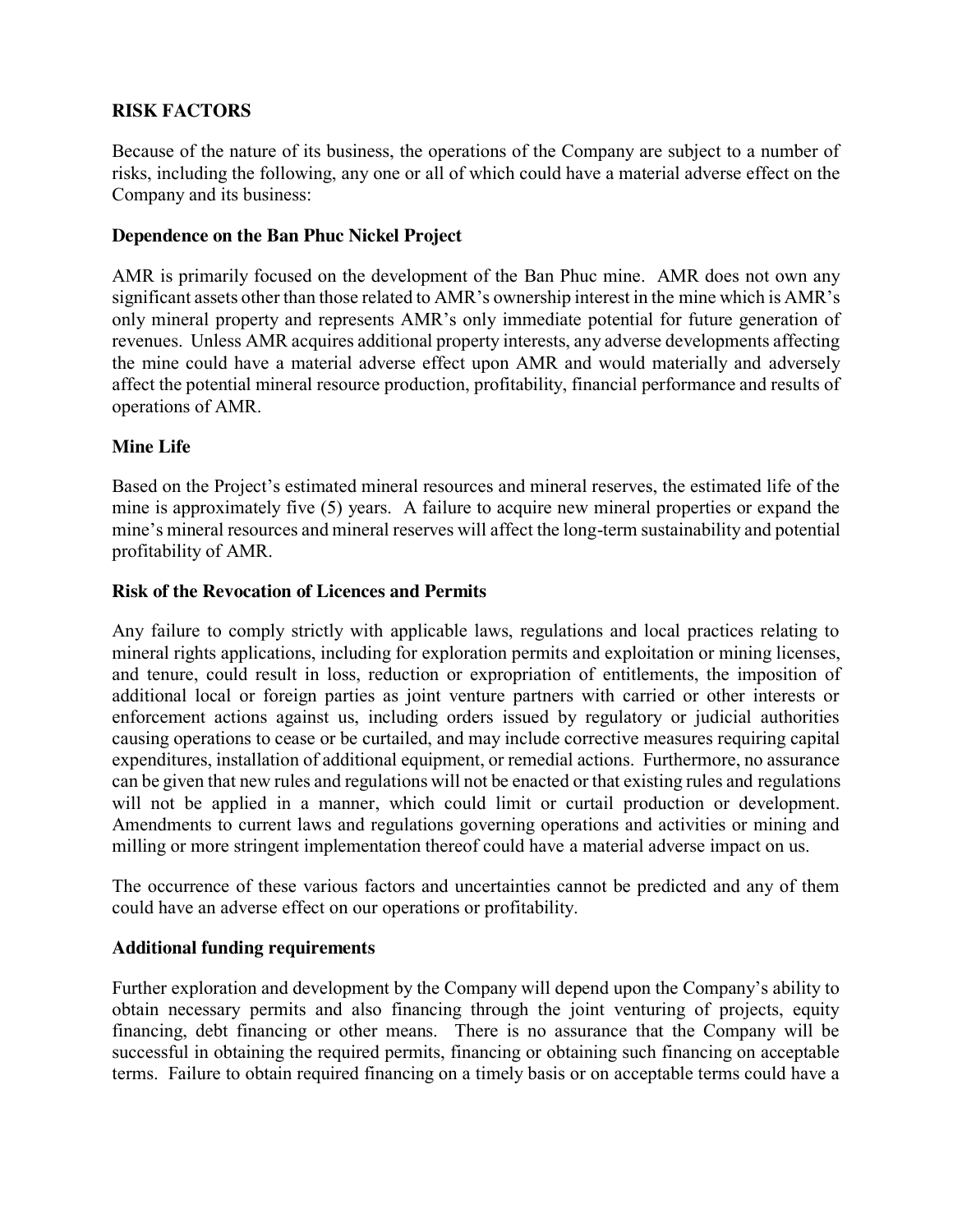material adverse effect on the Company's financial conditions, results of operations and liquidity and could cause the Company to forfeit all of parts of its property and reduce or terminate its operations.

Sales of substantial amounts of the Common Shares, or the availability of such Common Shares for sale, could adversely affect the prevailing market prices for the Company's securities. A decline in the market prices of the Company's securities could impair its ability to raise additional capital through the sale of new Common Shares should the Company desire to do so.

AMR may incur substantial costs in pursuing future capital requirements, including investment banking fees, legal fees, accounting fees, securities law compliance fees, printing and distribution expenses and other costs. The ability to obtain needed financing may be impaired by such factors as the capital markets (both generally and in the nickel industry in particular), the location of the Project in Vietnam and the price of nickel on the commodities markets (which will impact the amount of asset-based financing available) and/or the loss of key management personnel. Further, if the price of nickel on the commodities markets decreases, then potential revenues from the Project will likely decrease and such decreased revenues may increase the requirements for capital. If AMR is unable to obtain additional financing as needed, it may be required to reduce the scope of its operations or anticipated expansion, forfeit its interest in some or all of its properties, incur financial penalties or reduce or terminate its operations.

#### **The Company has entered into an off-take agreement with a single customer for all of the production from the Project.**

In April 2008, BPNM entered into the Off-Take Agreement for all of the concentrate production from the Project from the currently defined resources. Jinchuan is a large Chinese enterprise, but there are no guarantees that Jinchuan will ultimately be able to purchase the nickel concentrate produced by the Project. The Off-Take Agreement also granted Jinchuan a first refusal option on additional nickel concentrates that BPNM may produce from new projects other than the Project. As such, AMR's total number of customers will for the immediate future remain limited and expose AMR to counterparty risks associated with the financial condition of Jinchuan. As a result of this reliance on a small number of customers, AMR could be subject to adverse consequences if Jinchuan breaches its purchase commitments. The failure of Jinchuan to purchase the nickel concentrate from the Project in accordance with the terms of the Off-Take Agreement could result in a loss of revenue if AMR is unable to sell the product from the Project to other purchasers. AMR cannot guarantee that it would be able to sell its product in the spot market or that the spot market price will be competitive to those prices that it would be expected to obtain under the Off-Take Agreement. If AMR is unable to satisfy conditions in the Off-Take Agreement or secure binding contracts with other customers, AMR's results of operations and financial condition, could be materially adversely affected.

#### **AMR may not meet its production targets or its cost estimates**

The ability of the Ban Phuc mine to meet nickel production levels is dependent in part on the successful development of mines and/or expansion of mining operations in the future which rely on the accuracy of predicted factors including capital and operating costs, metallurgical recoveries, reserve estimates, and future iron ore prices, as well as accurate feasibility studies, acquisition of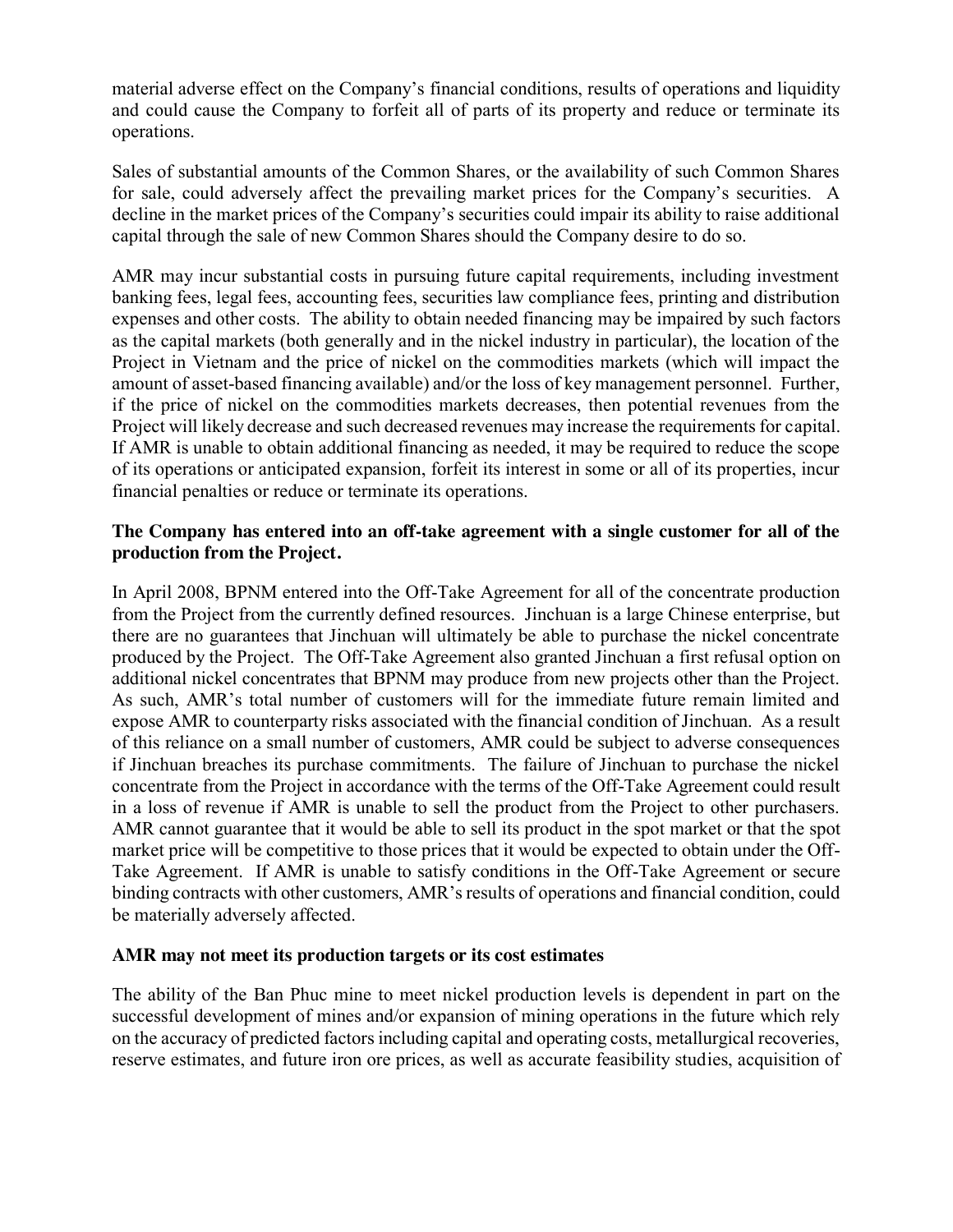land and surface rights and issuance of necessary permits/approvals. Actual production and costs may vary from the estimates for a variety of reasons such as estimates of grade, tonnage, dilution and metallurgical and other characteristics of the iron ore varying in the actual ore mined, revisions to mine plans, risks and hazards associated with mining, adverse weather conditions, unexpected labour shortages or strikes, equipment failures and other interruptions in production capabilities. Production costs may also be affected by increased stripping costs, increases in level of ore impurities, labour costs, raw material costs, inflation and fluctuations in currency exchange rates. Failure to achieve production targets or cost estimates could have a material adverse impact on AMR's sales, profitability, cash flow and overall financial performance.

#### **Mining operations are vulnerable to supply chain disruptions**

AMR's current and future operations could be adversely affected by shortages of, as well as lead times to deliver, strategic spares, critical consumables and mining equipment. In the past, other mining companies have experienced shortages in critical consumables, particularly as production capacity in the global mining industry has expanded in response to increased demand for commodities, and it has experienced increased delivery times for these items. Shortages of strategic spares, critical consumables or mining equipment, could in the future, result in production delays and productions shortfalls, and increases in prices could result in an increase in both operating costs and the capital expenditure to maintain and develop mining operations.

AMR and other nickel mining companies, have influence over manufacturers and suppliers of these items. In certain cases, there may be only limited suppliers for certain strategic spares, critical consumables or mining equipment who command superior bargaining power relative to AMR, or it could at times face limited supply or increased lead time in the delivery of such items.

If AMR experiences shortages, or increased lead times in delivery of strategic spares, critical consumables or mining equipment, its results of operations and financial condition could be adversely affected.

## **Political Risk and Economic Instability**

AMR's exploration, development and operation activities occur in Vietnam. As such, AMR may be affected by possible political or economic instability in Vietnam. There can, for example, be no assurance that future political and economic conditions in Vietnam will not result in the government adopting policies respecting foreign ownership and development of interests in mineral resources, which could be adverse to the Company's interests or profitability. The risks include, but are not limited to, terrorism, military repression, fluctuations in currency exchange rates and high rates of inflation. Changes in resource development or investment policies or shifts in political attitude in Vietnam may prevent or hinder AMR's business activities and render the Project unprofitable by preventing or impeding future property exploration, development or mining. Operations may be affected in varying degrees by government regulations with respect to restrictions on production, price controls, export controls, restrictions on repatriation of earnings, royalties and duties, income taxes, nationalization of property or businesses, expropriation of property, maintenance claims, environmental legislation, land use, land claims of local people, water use and mine safety. The laws on foregoing investment and mining are still evolving in Vietnam and it is not known how they will evolve. In particular, the current law on minerals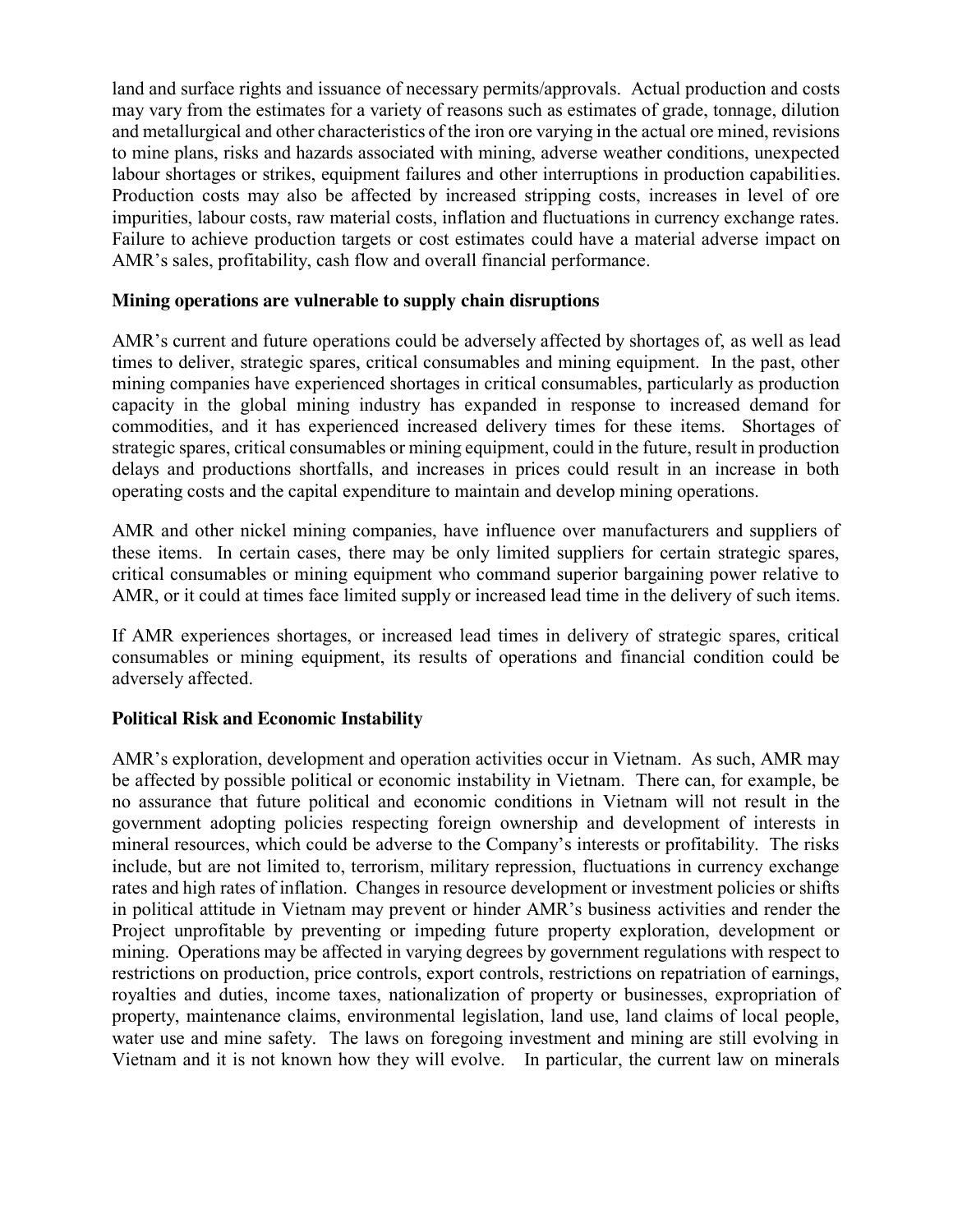allows the government to announce areas where mining activities are prohibited (or temporarily prohibited) for reasons of national defense, security, protection of historical or cultural sites, scenery or other public interests, subject only to providing fair and equitable treatment in respect of damage caused where mineral activities are being legally conducted therein. The effect of these factors cannot be accurately predicted.

### **Vietnamese tax laws are open to interpretation and, with respect to mining and refining, there are no clear precedents to properly guide AMR's tax policies**

Management of AMR considers that AMR has made adequate provision for tax liabilities to the Vietnamese national, provincial and local authorities based on correspondence with such authorities and on external advice received. However, because Vietnam's tax laws, especially with respect to mining and refining are evolving and open to interpretation, there is a risk that material additional and/or back-dated taxes and penalties may be levied on AMR, which could adversely impact its results of operations and financial condition of AMR.

### **Mining, processing, development and exploration activities depend, to one degree or another, on adequate infrastructure.**

Reliable roads, bridges, power sources and water supply are important determinants, which affect capital and operating costs. AMR's inability to secure adequate water and power resources, as well as other events such as unusual or infrequent weather phenomena, sabotage, government or other interference in the maintenance or provision of such infrastructure could adversely affect AMR's operations, financial condition and results of operations.

### **AMR is dependent on outside parties for the conduct of its business**

AMR has relied upon consultants, engineers and other service providers and intends to rely on these parties for development, construction, and operating expertise. Substantial expenditures are required to construct mines to establish mineral reserves through drilling, to carry out environmental and social impact assessments, to develop metallurgical processes to extract metal from ore and, in the case of new exploration, to develop the exploration and plant infrastructure at any particular site. If such parties' work is deficient or negligent or is not completed in a timely manner, it could have a material adverse effect on the Project.

AMR currently uses the services of a western mining contractor for ongoing production at Ban Phuc. Increased demand for and cost of contract mining services and equipment could cause project costs to increase and could have a material adverse effect on the Project.

#### **Exchange rates**

The profitability of AMR may decrease when affected by fluctuations in the foreign currency exchange rates between the United States dollar, the Canadian dollar, the Australian dollar and the Vietnamese dong. Exchange rate fluctuations affect the costs of development activities that AMR incurs in United States dollars, Australian dollars and Vietnamese dong. AMR does not currently take any steps to hedge against currency fluctuations.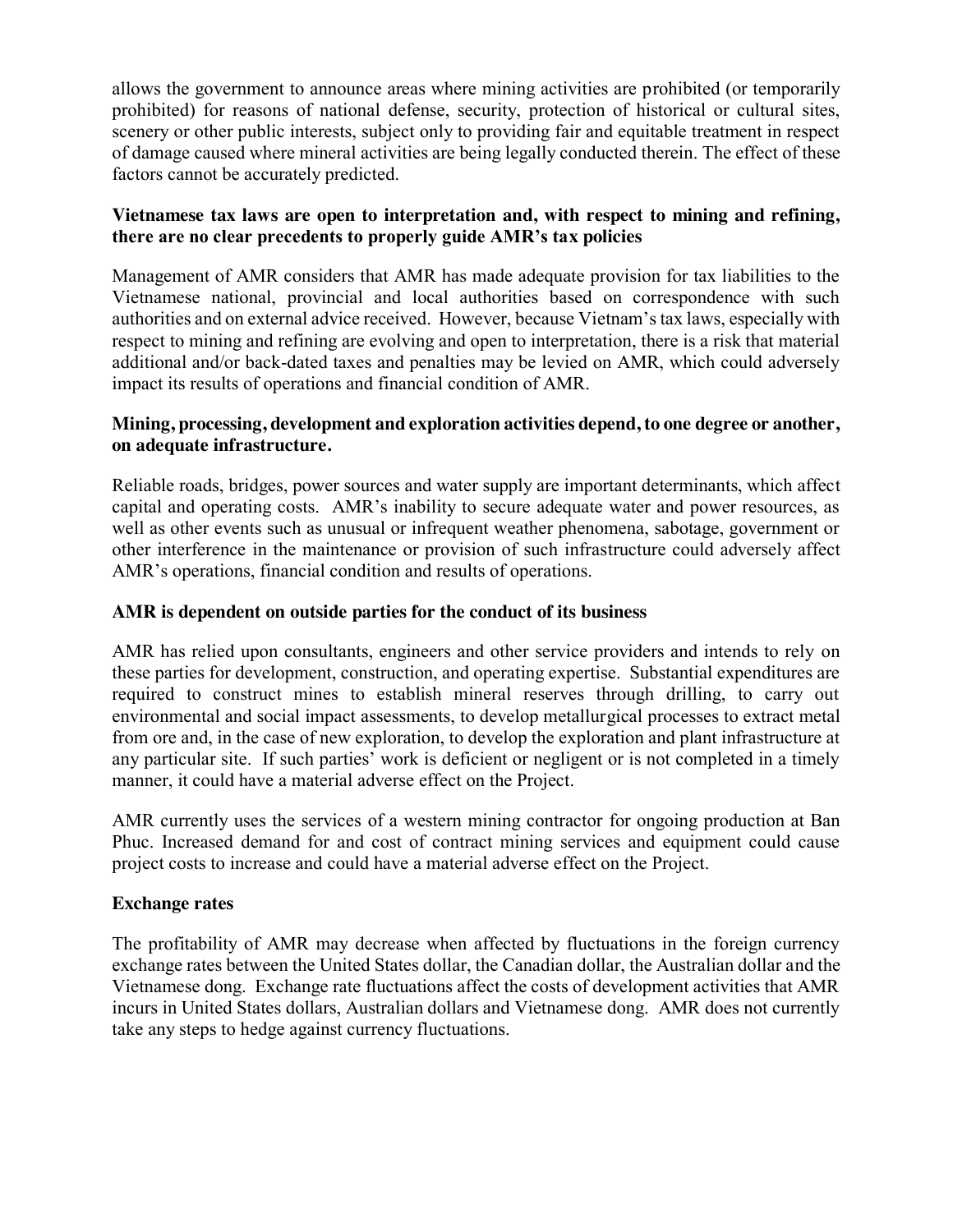### **Certain directors and officers may have conflicts of interest.**

Certain of the directors and officers of AMR are engaged in, and will continue to engage in, other business activities on their own behalf and on behalf of other companies, including activities involving mining and mineral exploration, and, as a result of these and other activities, such directors and officers of AMR may become subject to conflicts of interest. The BCBCA provides that in the event that a director has an interest in a contract or proposed contract or agreement, the director shall disclose his interest in such contract or agreement and shall refrain from voting on any matter in respect of such contract or agreement unless otherwise provided under the BCBCA. To the extent that conflicts of interest arise, such conflicts will be resolved in accordance with the provisions of the BCBCA.

### **Illiquid market for AMR's securities**

AMR shares are highly illiquid and cannot be easily sold in the market without significant risk of a loss in value. Further contributing to AMR's illiquidity, is the fact that a small group of shareholders currently hold over 88% of its Common Shares. There can be no assurance that an active market for AMR's securities will develop. In addition, the market price of the securities of AMR at any given point in time may not accurately reflect the long-term value of AMR. Furthermore, responding to any events or circumstances resulting from the risk factors described herein could result in substantial costs and divert management's attention and resources.

### **Significant Shareholder**

At the date of this report, Pala has control over AMR and its interests may conflict with those of other shareholders. Pala owns, directly 569,813,827 Common Shares, representing approximately 73.1% of the issued and outstanding Common Shares on a non-diluted basis, plus 54,166,667 Common Share purchase warrants, which if exercised, would bring Pala's ownership interest in the Company to 74.9% on a partially-diluted basis. Pala has a significant influence in any matter coming before a vote of shareholders and Pala alone will be in a position to prevent approval of certain matters requiring shareholder approval. Investors should be aware that votes in respect of the Common Shares may be significantly influenced by a small group of insiders as detailed in the table below. Pala is also able to effect certain fundamental changes to AMR in accordance with the BCBCA because it is able to, on its own, meet the applicable 66 2/3% voting threshold for shareholder approval to effect such changes.

| <b>Shareholder</b>                                  | <b>Number of Common</b><br>$Shares^{(1)}$ | <b>Percentage of Common</b><br><b>Shares Outstanding</b> |  |  |
|-----------------------------------------------------|-------------------------------------------|----------------------------------------------------------|--|--|
| Pala Investments Limited                            | 569,813,827                               | 73.1%                                                    |  |  |
| Melior Resource Inc                                 | 47,272,727                                | $6.1\%$                                                  |  |  |
| Lion Selection Group Limited $(2)$                  | 39,950,288                                | 5.1%                                                     |  |  |
| Malaysia Smelting Corporation Berhad <sup>(3)</sup> | 31,297,661                                | $4.0\%$                                                  |  |  |
| <b>Total</b>                                        | 641,061,776                               | 82.2%                                                    |  |  |

#### **Notes:**

(1) Based on information posted on SEDI as of May 29, 2015.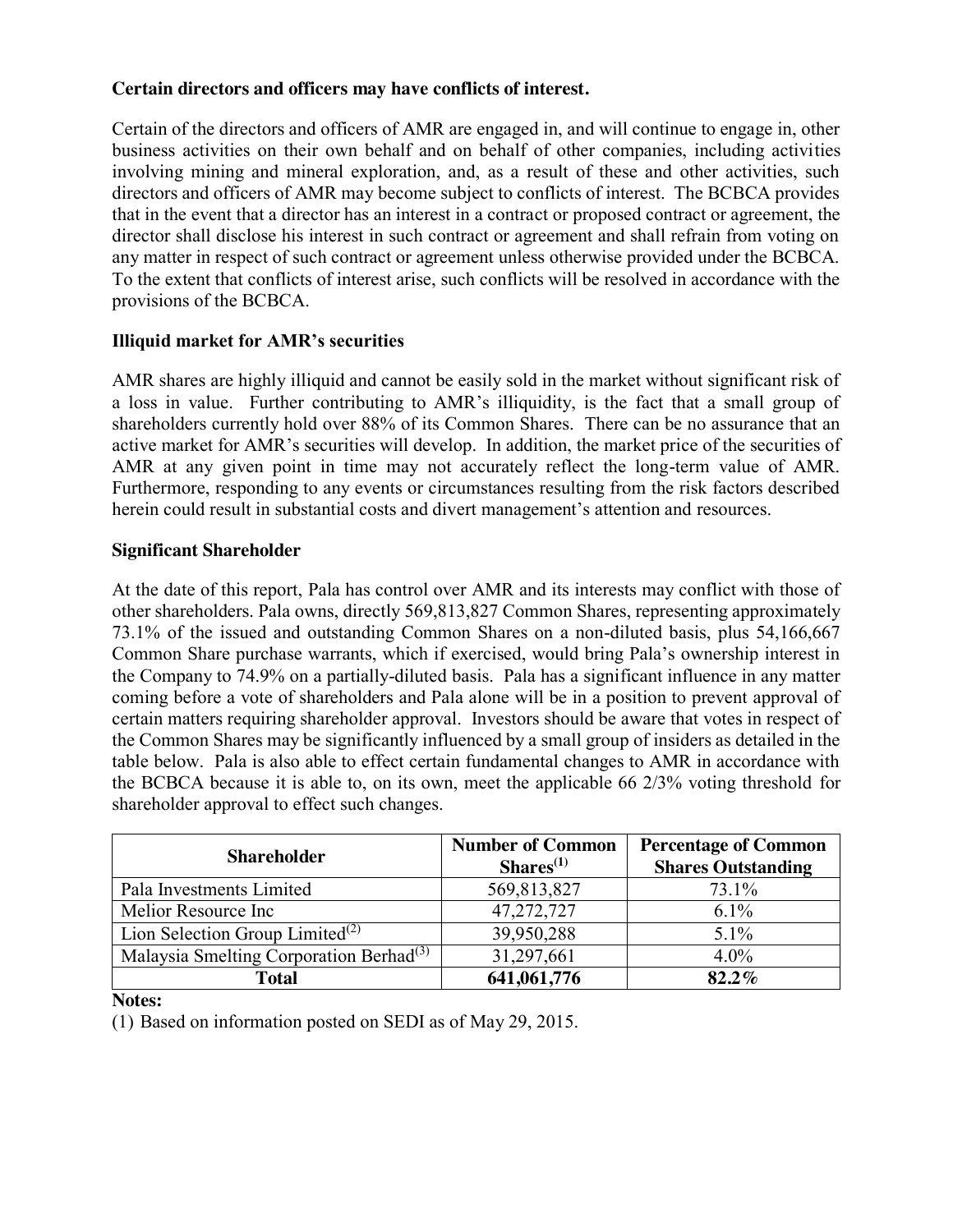- (2) Of the 39,950,288 Common Shares, 16,666,666 are held by Lion Selection Group Limited and 23,283,622 are held by its affiliate Asian Lion Limited, an entity which is controlled by Lion Selection Group Limited.
- (3) Pala has a right of first refusal to purchase the Common Shares held by MSC, which if exercised would bring Pala's ownership to 601,111,488 Common Shares, representing approximately 77.1% on a non-diluted basis and 78.6% on a partially diluted basis, if it exercises its 54,166,667 Common Share purchase warrants.

## **Mining industry**

The exploration for and development of mineral deposits involves significant risks, which even a combination of careful evaluation, experience and knowledge may not eliminate. While the discovery of a mineral deposit may result in substantial rewards, few properties that are explored are ultimately developed into producing mines. Major expenses may be required to locate and establish mineral reserves, to develop metallurgical processes and to construct mining and processing facilities at a particular site. It is impossible to ensure that the activities currently planned by the Company will result in profitable commercial mining operations. Whether a mineral deposit will be commercially viable depends on a number of factors, some of which are: the particular attributes of the deposit, such as size, grade and proximity to infrastructure; metal prices, which are highly cyclical; and government regulations, including regulations relating to prices, taxes, royalties, land tenure, land use, importing and exporting of minerals and environmental protection. The exact effect of these factors cannot accurately be predicted, but in combination they could result in the Company not receiving an adequate return on invested capital.

The Company's activities are subject to all the hazards and risks normally encountered in the exploration for, and development and production of minerals, including unusual and unexpected geologic formations, seismic activity, rock bursts, cave-ins, flooding and other conditions involved in the drilling and removal of material, any of which could result in damage to, or destruction of, mines and other producing facilities, damage to life or property, environmental damage and possible legal liability. Milling operations are subject to hazards such as equipment failure or failure of retaining dams around tailings disposal areas, which may result in environmental pollution and consequent liability.

#### **Limited production revenues; history of losses**

To date, the Company has only limited production revenue from mining operations, as commercial production at Ban Phuc commenced late in 2013. There can be no assurance that significant additional losses will not occur in the near future or that the Company will be profitable in the future. The Company's operating expenses and capital expenditures may increase in subsequent years as the costs for consultants, personnel and equipment associated with advancing exploration, development and commercial production of its properties are incurred. The amounts and timing of expenditures will depend on the progress of ongoing exploration and development, the results of consultant's analysis and recommendations, the rate at which operating losses are incurred, the execution of any joint venture agreements with strategic partners, the Company's acquisition of additional properties and other factors, many of which are beyond the Company's control.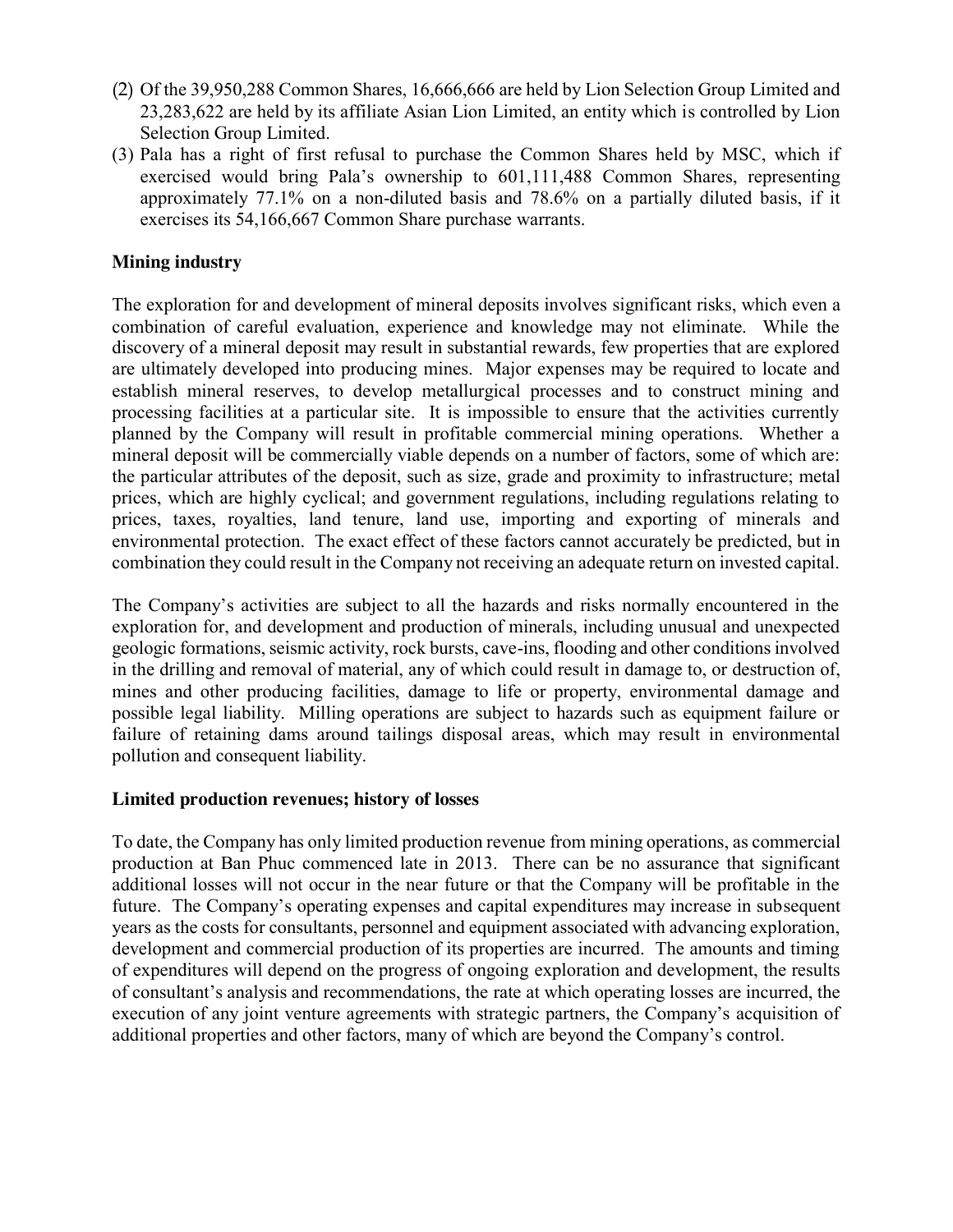#### **Uncertainty of resource and reserve estimates**

The figures presented for both mineral resources and mineral reserves in this document are only estimates. The estimating of mineral resources and mineral reserves is a subjective process and the accuracy of mineral resource and mineral reserve estimates is a function of the quantity and quality of available data, the accuracy of statistical computations, and the assumptions used and judgments made in interpreting available engineering and geological information. There is significant uncertainty in any mineral resource or reserve estimate and the actual deposits encountered and the economic viability of a deposit may differ materially from the Company's estimates.

Estimated mineral resources and mineral reserves may have to be re-estimated based on changes in mineral prices, further exploration or development activity or actual production experience. This could materially and adversely affect estimates of the volume or grade of mineralization, estimated recovery rates or other important factors that influence mineral resource or mineral reserve estimates. Market price fluctuations for metals, increased production costs or reduced recovery rates or other factors may render the Company's present reserves uneconomical or unprofitable to develop. A reduction in estimated reserves could require material write-downs in investment in the affected mining property and increased amortization, reclamation and closure charges.

Mineral resources are not mineral reserves and there is no assurance that any resource estimate will ultimately be reclassified as proven or probable reserves. Mineral resources which are not mineral reserves do not have demonstrated economic viability.

#### **Uncertainty relating to inferred mineral resources**

Inferred mineral resources cannot be converted into mineral reserves as the ability to assess geological continuity is not sufficient to demonstrate economic viability. Due to the uncertainty which may attach to inferred mineral resources, there is no assurance that inferred mineral resources will be upgraded to resources with sufficient geological continuity to constitute proven and probable mineral reserves as a result of continued exploration.

#### **Competition**

The mining business is competitive in all of its phases. The Company competes with numerous other companies and individuals, including competitors with greater financial, technical and other resources than the Company, in the search for and the acquisition of attractive mineral properties. The Company's ability to acquire properties in the future will depend not only on its ability to develop the Project, but also in its ability to select and acquire other suitable producing properties or prospects for mineral exploration or development. There can be no assurance that the Company will be able to compete successfully with others in acquiring such properties or prospects.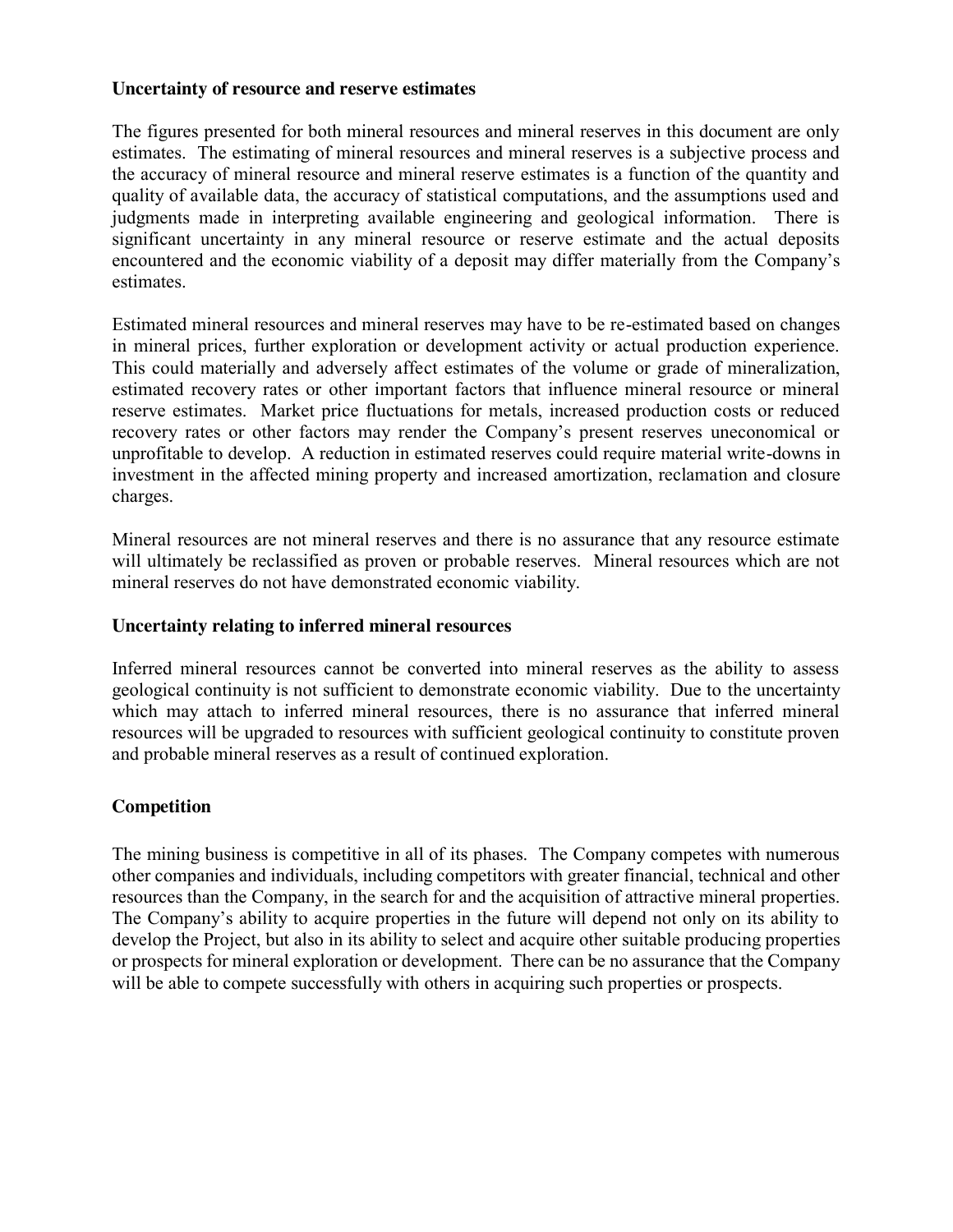#### **Insurance and uninsured risks**

The Company's business is subject to a number of risks and hazards generally, including adverse environmental conditions, industrial accidents, labour disputes, unusual or unexpected geological conditions, ground or slope failures, cave-ins, changes in the regulatory environment and natural phenomena such as inclement weather conditions, floods and earthquakes. Such occurrences could result in damage to its mineral properties or production facilities, personal injury or death, environmental damage to the Company's properties or the properties of others, delays in development or mining, monetary losses and possible legal liability.

While the Company has obtained certain insurance to protect itself against the potential risks associated with its operations, the Company may not be able to maintain insurance to cover such risks at economically feasible premiums and such insurance coverage may not continue to be available or may not be adequate to cover any resulting liability. Moreover, insurance against risks such as environmental pollution or other hazards as a result of exploration and production is not generally available to the Company or to other companies in the mining industry on acceptable terms. The Company might also become subject to liability for pollution or other hazards which may not be insured against or which the Company may elect not to insure against because of premium costs or other reasons. Losses from these events may cause the Company to incur significant costs that could have a material adverse effect upon its financial performance and results of operations.

#### **Government regulation**

The Company's exploration, development and operating activities are subject to various laws governing prospecting, mining, development, production, taxes, labour standards and occupational health, mine safety, toxic substances, land use, water use, land claims of local residents and other matters. Although the Company's planned activities will be carried out in accordance with all applicable rules and regulations, there can be no assurance that new rules and regulations will not be enacted or that existing rules and regulations will not be applied in a manner which could limit or curtail such planned activities with materially adverse impacts on financial performance and profitability.

The mineral rights and interests of the Company are subject to obtaining government approvals, licences and permits, land clearance being completed and land use rights being obtained. Such approvals, licences and permits and the completion of land clearance and obtaining of land use rights are, as a practical matter, subject to the discretion of the government or governmental officials. No assurance can be given that the Company will be successful in obtaining or maintaining any or all of the various approvals, licences and permits in full force and effect without modification or revocation. To the extent such approvals are required and not obtained, the Company may be curtailed or prohibited from continuing or proceeding with planned activities.

Failure to comply with applicable laws, regulations and permitting requirements may result in enforcement actions thereunder, including orders issued by regulatory or judicial authorities causing operations to cease or be curtailed, and may include corrective measures requiring capital expenditures, installation of additional equipment, or remedial actions. Parties engaged in mining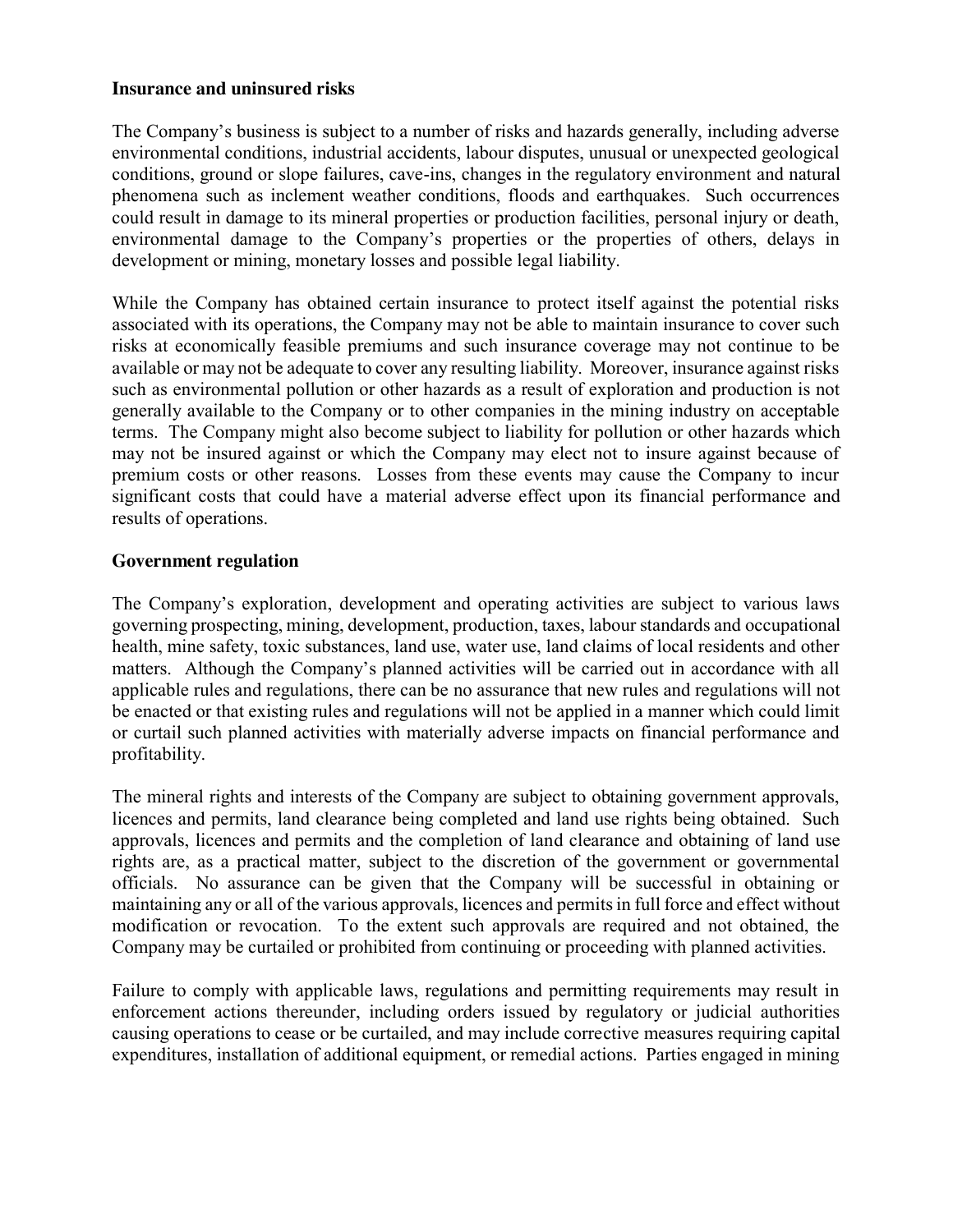operations or in the exploration or development of mineral properties may be required to compensate those suffering loss or damage by reason of the mining activities and may have civil or criminal fines or penalties imposed for violations of applicable laws or regulations.

Application of or amendments to current laws and regulations governing operations or more stringent implementation thereof could have a substantial adverse impact on the Company and cause increases in exploration expenses, capital expenditures or production costs or reduction in levels of production at producing properties or require abandonment or delays in development of new mineral properties.

## **Commodity prices**

The Project's success will be dependent to a large degree on the future price of nickel. Commodity prices are subject to significant fluctuation and are affected by a number of factors which are beyond the control of the Company. Such factors include, but are not limited to, interest rates, exchange rates, inflation or deflation, fluctuation in the value of the United States dollar and other foreign currencies, global and regional supply and demand, and political and economic conditions. The price of nickel and other metals has fluctuated widely in recent years, and future price declines could cause any future development and commercial production to be impracticable. Depending on the price of nickel and other metals, projected cash flow from planned mining operations may not be sufficient and the Company could be forced to discontinue any development.

Furthermore, reserve calculations and LOM plans using significantly lower nickel and other metal prices could result in material write-downs of the Company's investment in its mineral asset and increased amortization, reclamation and closure charges.

In addition to adversely affecting the Company's possible future reserve estimates and its financial condition, declining commodity prices may impact operations by requiring a reassessment of the feasibility of continued operations. Such a reassessment may be the result of a management decision or may be required under any financing arrangements related to the Project.

## **Commodity hedging**

Currently, the Company does not have a policy to hedge future commodity sales. If put into place, there is no assurance that a commodity hedging program designed to reduce the risk associated with fluctuations in commodity prices will be successful. Hedging may not protect adequately against declines in commodity prices. Although hedging may protect the Company from a decline in commodity prices, it may also prevent the Company from benefiting fully from price increases.

## **Personnel**

The Company is dependent on obtaining and retaining the services of management and skilled personnel. Failure to obtain such services or the loss of them could have a material adverse effect on the Company's operations. There can be no assurance that the required personnel will be available on suitable terms.

## **Environmental risks and hazards**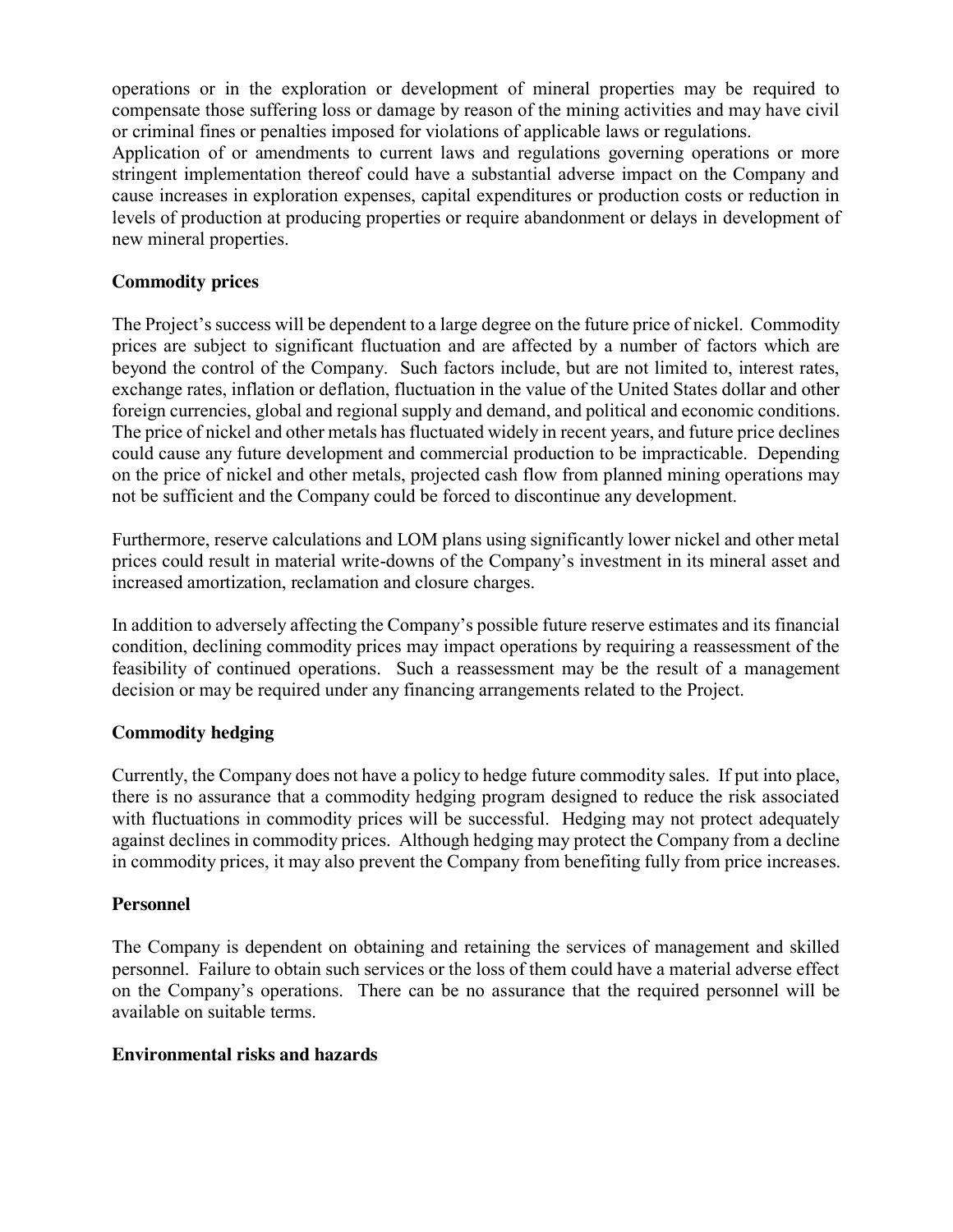All phases of the Company's activities will be subject to environmental regulation mandating, among other things, the maintenance of air and water quality standards and land reclamation; and limitations on the generation, transportation, storage and disposal of solid and hazardous waste. Environmental legislation is evolving in a manner which will require stricter standards and enforcement, increased fines and penalties for non-compliance, more stringent environmental assessments of proposed projects and a heightened degree of responsibility for companies and their officers, directors and employees. There can be no assurance that future changes in environmental regulation will not adversely affect the Company's operations.

## **Enforceability of civil liabilities**

Certain of the Company's directors and officers reside outside Canada. Substantially all of the assets of such persons are, and substantially all of the assets of the Company are, located outside Canada. It may not be possible for investors to effect service of process within Canada upon such persons and it may also not be possible to enforce against the Company and/or such persons judgments obtained in Canadian courts predicated upon the civil liability provisions of applicable securities laws in Canada.

## **Litigation risk**

All industries, including the mining industry, are subject to legal claims, with and without merit. The Company may be involved from time to time in various routine legal proceedings, which include labour matters such as unfair termination claims, supplier matters and property issues incidental to its business. Defence and settlement costs can be substantial, even with respect to claims that have no merit. Due to the inherent uncertainty of the litigation process, the resolution of any particular legal proceeding could have a material effect on financial position and results of operations.

## **The market price for Common Shares cannot be assured**

The market price of a publicly traded stock is affected by many variables, some of which are not directly related to the success of AMR. In recent years, the securities markets have experienced a high level of price and volume volatility, and the market price of securities of many companies, particularly those considered to be junior companies, has experienced wide fluctuations which have not necessarily been related to the operating performance, underlying asset values or prospects of such companies. There can be no assurance that such fluctuations will not affect the price of AMR's securities in the future.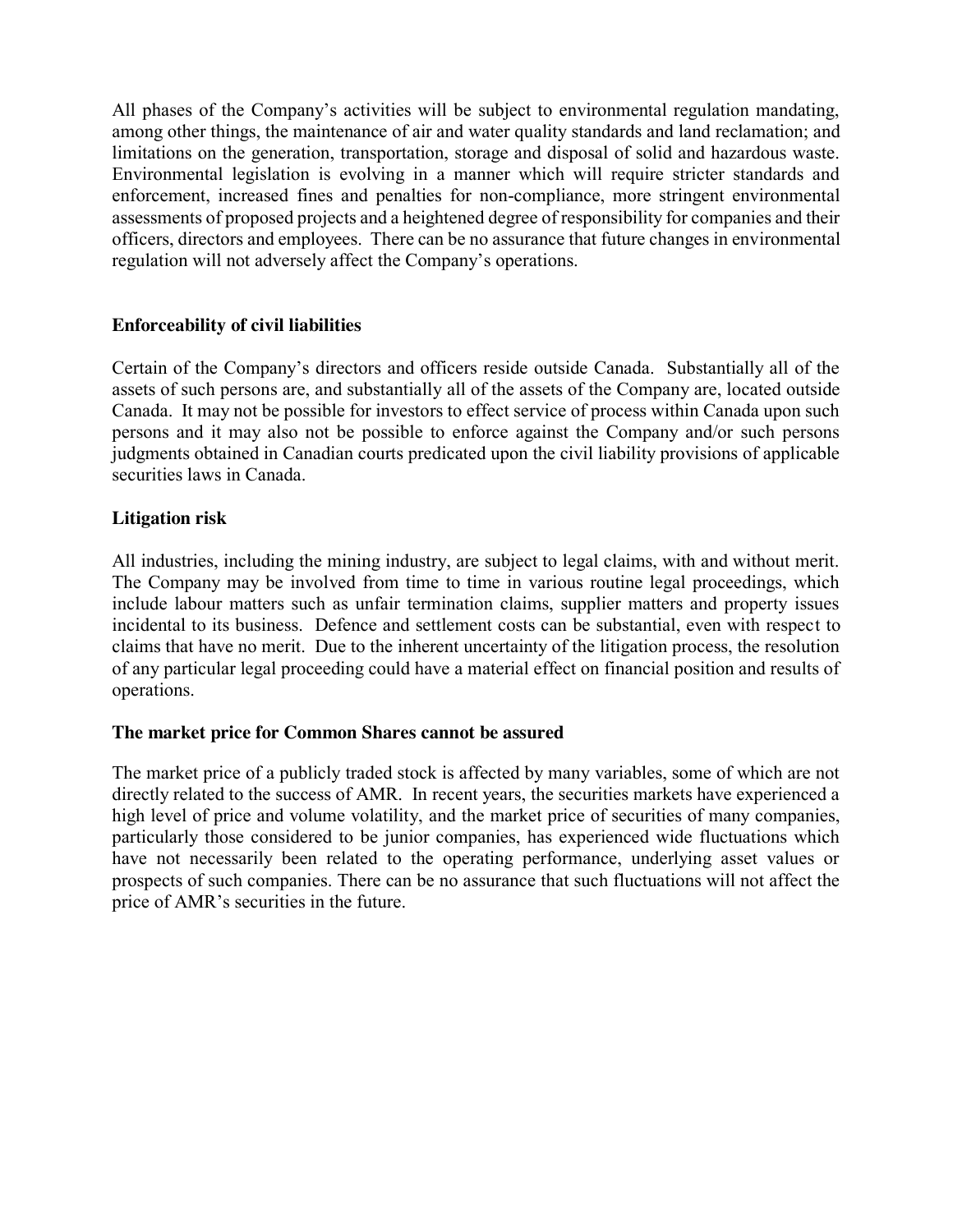### **FINANCIAL INSTRUMENTS**

The Company's financial instruments consist of cash and cash equivalents, accounts receivable, trade and other payables, and the project financing loan. The fair values of these financial instruments are not materially different from their carrying values.

In respect of credit risk on its bank accounts and investments. Credit risk on bank accounts and short term investments is limited through maintaining the Company's balances with high credit financial institutions. The US\$20 million project financing is subject to interest rate risk as amounts outstanding are subject to charges at a LIBOR based rate plus 5%, payable according to the quoted rate term.

The Company is exposed to the financial risk related to the fluctuation of foreign exchange rates. The Company has offices in Canada and Vietnam and holds cash in Canadian, United States, and Australian dollars and in Vietnamese Dong.

A significant change in the currency exchange rates between the Canadian dollar relative to the US dollar, the Australian dollar and Vietnamese Dong could have an effect on the Company's results of operations, financial position or cash flows.

With regards to liquidity risk, the Company has in place a planning and budgeting process to aid in determining the funds required to support normal operating requirements on an ongoing basis, including capital development and exploration expenditures. Discussions about going concern are included in Note 1, Nature of operations and going concern, in the annual financial statements.

Nickel prices have historically fluctuated significantly and are affected by numerous factors outside the Company's control, including but not limited to, industrial and retail demand forward sales by producers and speculators, levels of worldwide production and short-term changes in supply. The Company has not engaged in any hedging activities.

#### **DISCLOSURE CONTROLS**

In connection with Exemption Orders issued in November, 2007, and revised in December, 2008, by each of the securities commissions across Canada, the Chief Executive Officer and Chief Financial Officer of the Company will file a Venture Issuer Basic Certificate with respect to the financial information contained in the unaudited interim financial statements and the audited annual financial statements and respective accompanying Management's Discussion and Analysis.

In contrast to the certificates under National Instrument ('NI') 52-109 (Certification of disclosure in an Issuer's Annual and Interim Filings), the Venture Issuer Basic Certification does not include representations relating to the establishment and maintenance of disclosure controls and procedures and internal control over financial reporting as defined in NI 52-109.